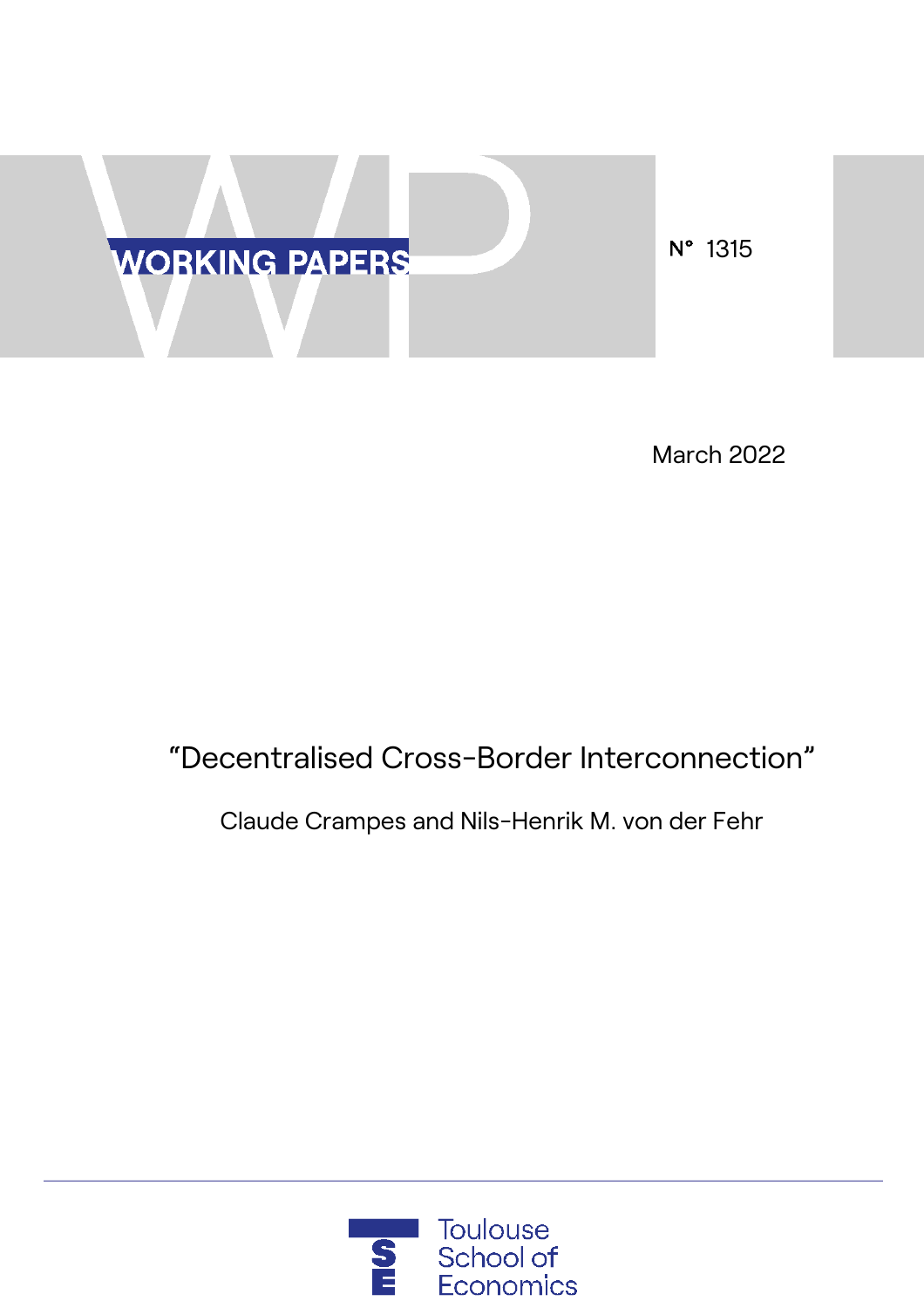# Decentralised Cross-Border Interconnection

Claude Crampes<sup>∗</sup> and Nils-Henrik M. von der Fehr†

10th March 2022

#### Abstract

Reaping the full benefits from cross-border interconnection typically requires reinforcement of national networks. When the relevant parts of the networks are complements, a lack of coordination between national transmission system operators typically results in investment below optimal levels in both interconnectors and national infrastructure. A subsidy to financially sustain interconnector building is not sufficient to restore optimality; indeed, even when possible, such subsidisation may have to be restrained so as not to encourage cross-border capacities that will not be fully utilised due to lack of investment in national systems.

Acknowledgement: We are grateful for helpful comments from Fridrik Baldursson and participants at CRESSE 2016, as well as four anonymous referee.

JEL codes: H77, K23, L51, L94

Keywords: electrical grid, interconnector, externality, regulation, regional cooperation

# 1 Introduction

In Europe, as well as in most other parts of the world, cross-border interconnection is typically based on bilateral agreements between the operators of the systems linked by the interconnector. While such agreements may cover both the design of the interconnector and the sharing of its costs, they generally do not extend to the reinforcements in domestic transmission systems that would be warranted to achieve

<sup>∗</sup>Toulouse School of Economics, claude.crampes@tse-fr.eu. C Crampes' research was supported by the TSE Energy and Climate Center and the grant ANR-17-EUR-0010 (investissements d'Avenir program).

<sup>†</sup>University of Oslo, nhfehr@econ.uio.no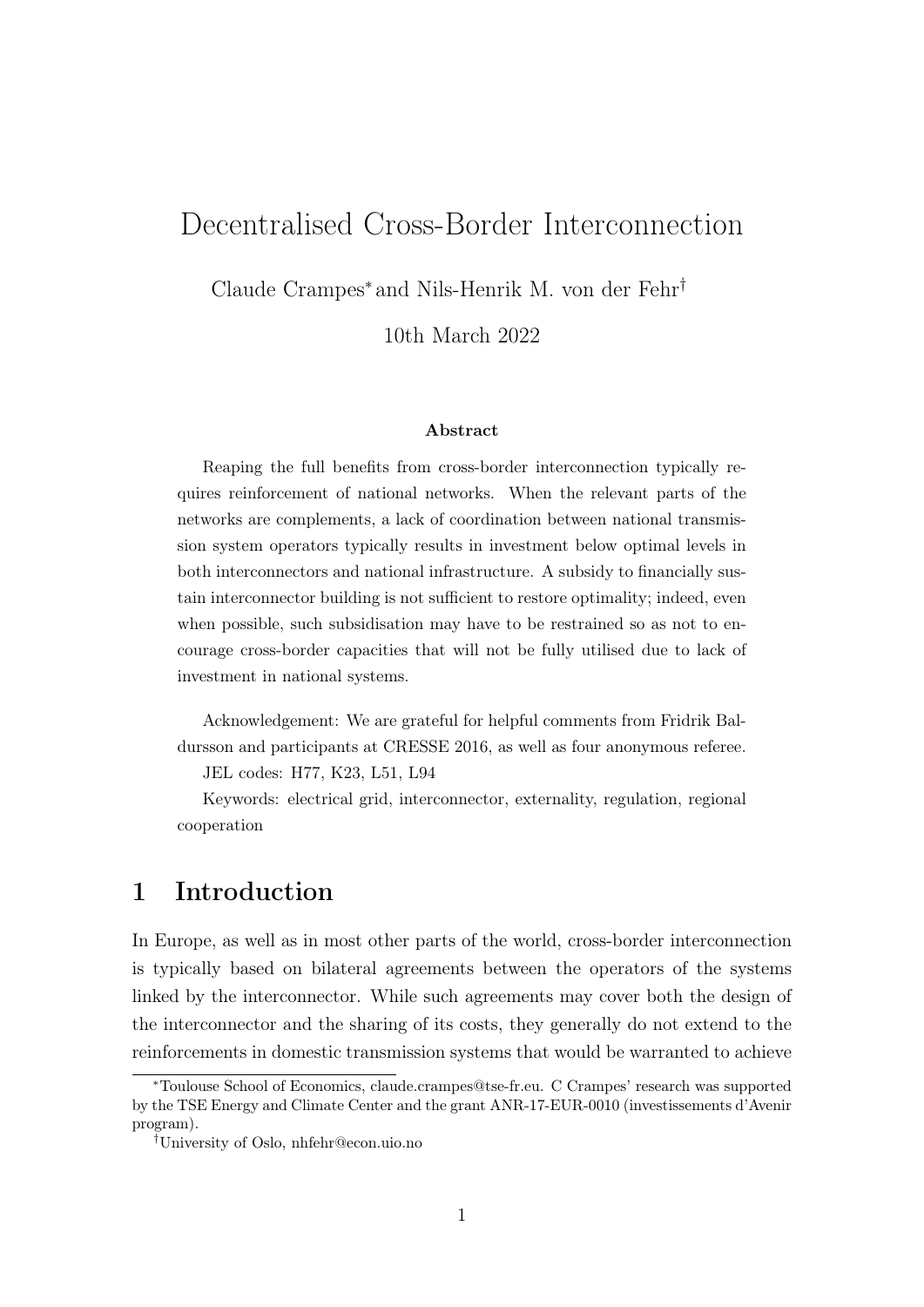the full benefits of interconnection. As a result, such projects tend to be suboptimal, or they are not undertaken at all.

An example from France and Spain may illustrate the difficulties. In 2008, the electricity transmission and system operators of France and Spain, Réseau de Transport d'Electricité (RTE) and Red Eléctrica de España (REE), created Inelfe, a corporation jointly-owned in equal shares, with the aim of constructing a new electrical interconnection through the Eastern Pyrénées that would effectively double the exchange capacity from  $1,400$  MW to  $2,800$  MW.<sup>1</sup> In a report published by the French regulator in November  $2015<sup>2</sup>$ , shortly after the line was inaugurated, it appeared that the commercial capacity effectively made available to the market could not reach the level initially expected:

'In the Spain-to-France direction, the delay in the installation of a phase-shifting transformer in Spain limits capacity that can be allocated to the market to 2,300 MW. This equipment is set to be put into operation in 2017. Moreover, the interconnection capacity effectively available in both directions is currently limited by constraints in the Spanish domestic network. In particular, due to problems with local acceptance, the construction of two separate lines downstream of the new link did not go as scheduled, with a portion of the route finally being built with one line only. As a consequence, this part of the route is the cause of stricter capacity limits, in compliance with Spanish operating rules. Interconnection capacity between France and Spain is therefore limited to an average of 2,000 MW in both directions, for the greater part of the year 2016.'

As a result, the benefits of the interconnection were reduced.<sup>3</sup>

 $1$ http://www.inelfe.eu/IMG/pdf/Spain France electrical interconnection ENG-

compressed.pdf. Ciupuliga and Cuppen (2013) details the long story of this interconnector.

<sup>2</sup>Deliberation by the French Energy Regulatory Commission of 26 November 2015 containing its opinion on the structure for allocation of capacity between timeframes at the border between France and Spain, following the commissioning of a new interconnection between the two countries: http://www.cre.fr/en/documents/deliberations/avis/france-spain-electricityinterconnection/read-deliberation.

<sup>3</sup>The Inelfe electrical interconnector has some similarities with the Midi-Catalogne (Midcat) project to connect France and Spain with a gas pipe (cf. http://www.platts.com/latestnews/natural-gas/london/analysis-traders-skeptical-on-french-spanish-26240144). The project, meant to increase supply to Western Europe from different sources in Spain, including imports from Algeria, required France to reinforce its domestic network; out of a total cost of 3.1 billion euros 2.3 billion euros would have to be spent in France. In 2016, the European Commission funded two engineering studies to develop Midcat, and contracts were signed with Enagas and TIGF, the Spanish and French gas transmission system operators. Funding would come from the Connecting Europe Facility, the Commission's programme to finance energy infrastructure, and would have covered up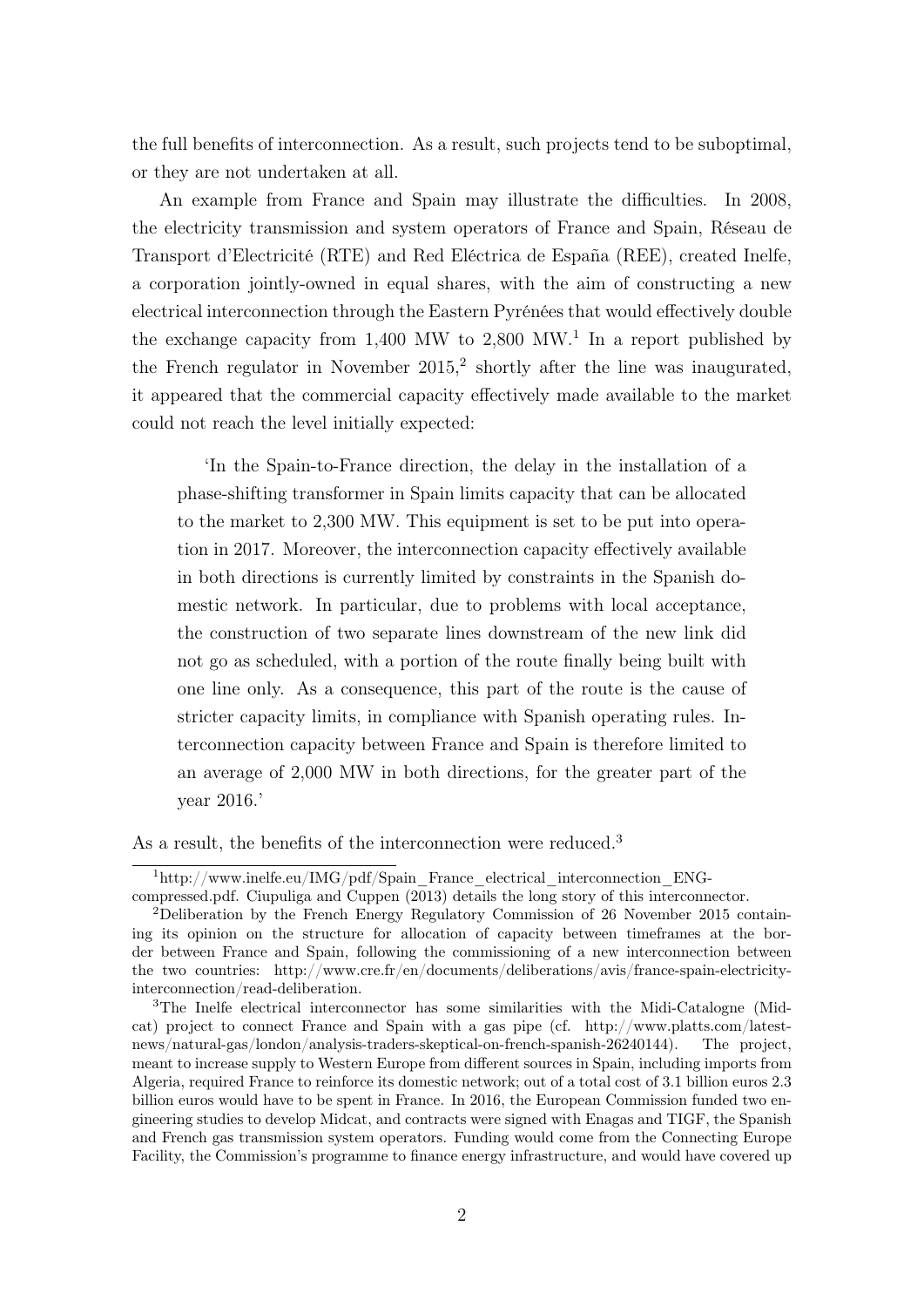The difficulties arising from decentralised decision-making in an integrated network have not gone unnoticed. In Europe, the Agency for Cooperation of Energy Regulators (ACER) was set up in 2010 as an Agency of the European Union by the Third Energy Package to further the completion of the internal energy market both for electricity and natural gas (European Council, 2009a); its aims include 'an efficient energy infrastructure guaranteeing the free movement of energy across borders and the transportation of new energy sources, thus enhancing security of supply for EU businesses and consumers' (www.acer.europa.eu). European transmission system operators cooperate in the European Network for Transmission Operators for Electricity (ENTSO-E) and European Network for Transmission Operators for Gas (ENTSO-G); among their tasks is to produce Ten-Year Network Development Plans (TYNDPs) to provide a consistent view of the pan-European infrastructure and signal potential gaps in future investment – these plans form the basis for the European Commission's selection of so-called Projects of Common Interest. In the 2016 Winter Package (European Commission, 2016), the European Commission foresaw the establishment of regional entities which would take over functions and responsibilities from national transmission system operators.<sup>4</sup> Nevertheless, even though much has happend to coordinate decisions on energy infrastructure in Europe, it is still the case that, within their jurisdictions, national regulators and system operators have discretion.<sup>5</sup>

From a purely technical point of view, building a new line between two network nodes causes costs and benefits that do not depend on in which jurisdiction nodes are located. The basic economic models of electricity transmission developed for building and operating domestic lines may therefore be applied to the study of interconnectors.<sup>6</sup> Interconnectors generate revenue based on price arbitrage between nodes. If the price differential between two nodes is sufficiently large, the discounted revenue stream is larger than the cost of building and operating a connecting line,

to 50 percent of costs. Nevertheless, the project was cancelled in 2019 after being blocked by both the French and the Spanish regulators (https://www.cre.fr/content/download/20284/258733). Given recent events in Ukraine, it could conceivably be resurrected in an effort to reduce Europe's dependence on Russian gas.

<sup>4</sup>Regionalisation of the electricity sector was analysed in Crampes, von der Fehr and Steel (2017); see also Bohne (2011) and Kolk (2014).

<sup>&</sup>lt;sup>5</sup>Even at the ENTSO-E level, things are not crystal clear. For example, in Opinion n°  $03/2021$ of the European Union Agency for the Cooperation of Energy Regulators of 3 May 2021 on the methodological aspects of the ENTSO-E draft Ten-Year Network Development Plan 2020, ACER criticises the 2020 TYNDP for some remaining uncertainty "regarding the estimation of the project costs in the case of non-mature projects, and in which cases the indicated costs include the assumed costs of reinforcement of internal networks that would be necessary for the cross border capacity increases." ENTSO-E published a revised version in August 2021.

 ${}^{6}$ See for example Joskow and Tirole (2000).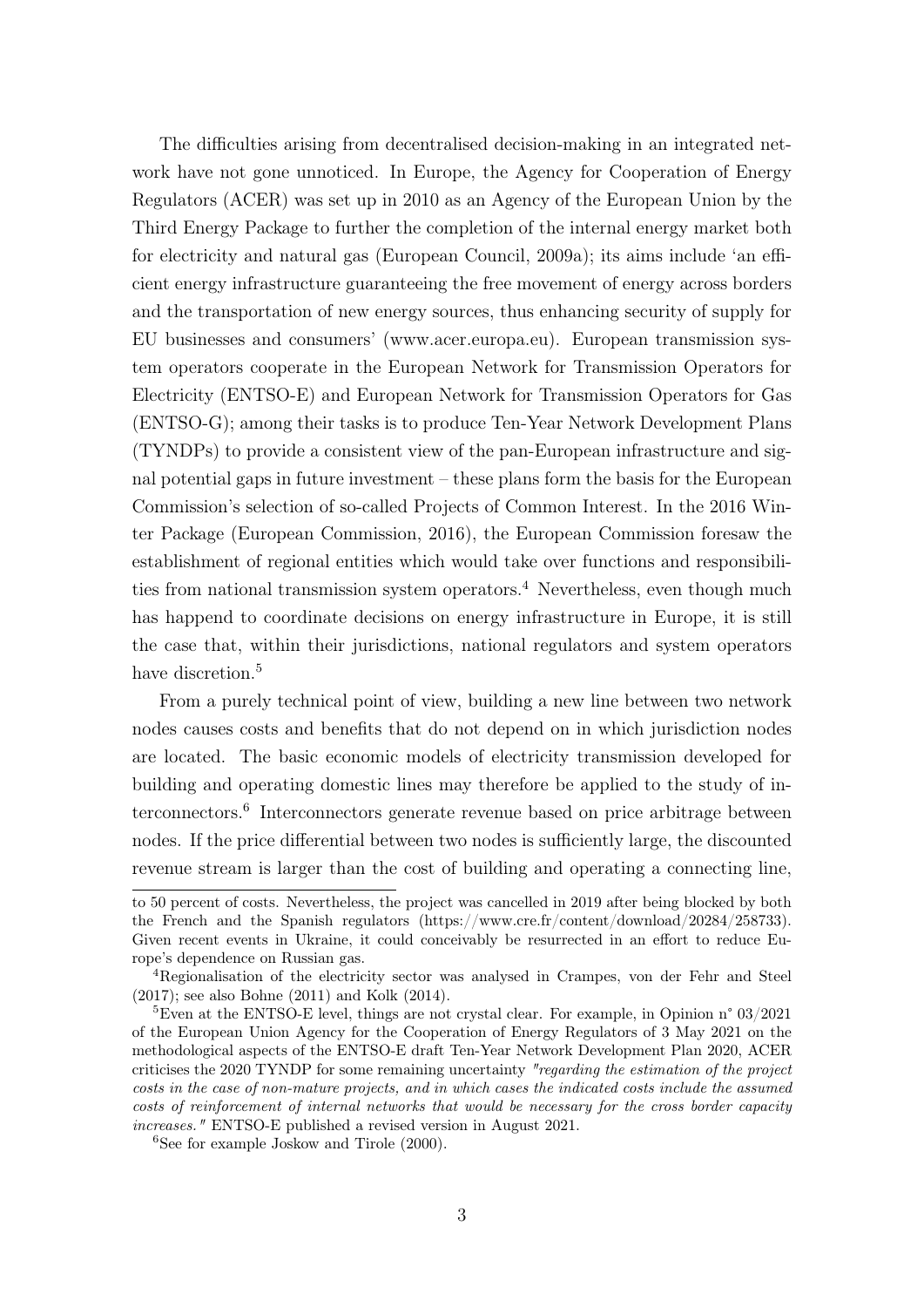and private investors would be willing to bid for the right to install a new link between these nodes. However, when the two nodes are in different jurisdictions, they are typically subject to different sets of rules and controlled by decision-makers with potentially divergent interests. It is this heterogeneity that makes the economics of interconnectors different. For example, depending on whether markets on the two sides of a border are coupled or related through a system of coordinated auctions, the way to manage cross-border trade may be different, and so is the (private) value of an electric link.<sup>7</sup> The prospects and problems of transmission investment also vary depending on whether it is purely merchant or under tight regulation.<sup>8</sup> Similarly, the organization and regulation of the markets at the two ends of the line have an effect on the incentives to reduce congestion costs.<sup>9</sup>

In the literature on the economics of energy markets, there is a variety of works related to interconnectors. Keppler and Meunier (2018) use cost-benefit analysis to determine the socially optimal increase in interconnection capacity. Hoffler and Wittmann (2007) investigate capacity auctioning. Newbery and Grubb (2015) defend the idea that the contribution from interconnectors should be included to determine the amount to procure in capacity mechanisms and Hagspiel et al (2018) consider the role of interconnectors for reliability assessments. Turvey (2006) explains why the utilisation of some interconnectors is sub-optimal. Debia et al. (2018) and Massol and Banal-Estañol (2018) analyse the impact of market power on the use of electric and gas interconnectors. On the regulation side, Mountain and Carstairs (2018) explain why self-assessed proposals by transmission companies for interconnector development do not provide appropriate incentives. None of these papers explicitly takes externalities from domestic investment and the related regulatory issues into consideration.

The issue is addressed in some case studies. In de Jong et al. (2007), one finds

<sup>7</sup>See Brunekreeft et al. (2005). The paper is part of a special issue of Utilities Policy (vol 13, issue 2 - June 2005) fully dedicated to electricity transmission.

<sup>8</sup>"Having different national regimes on each side of the interconnector, fully regulated and merchant, may result in asymmetric interests for the investors involved in the interconnector project, as the parties involved may not face similar construction and operational incentives. There is a clear need for a co-ordinated approach, which may not be identical in each case, but must be consistent and coherent. It is important for National Regulatory Authorities (NRAs) to be able to reach a common position and to set out a clear and predictable framework within which investment can be made." Ofgem  $(2013)$ .

<sup>9</sup>Extract from CRE's Public consultation n°2021-07 of 17 June 2021 relating to the GridLink interconnection project and to the opportunity of a new interconnector between France and the United-Kingdom, page 9: "In the best-case scenario, where the United Kingdom remained in the internal energy market, but where Brexit had an impact on electricity demand and the development of renewable energy capacities, the value of a new interconnector could fall by up to  $10\%$ . In the case of decoupled electricity markets, the value of a new interconnector could fall by more than 30%."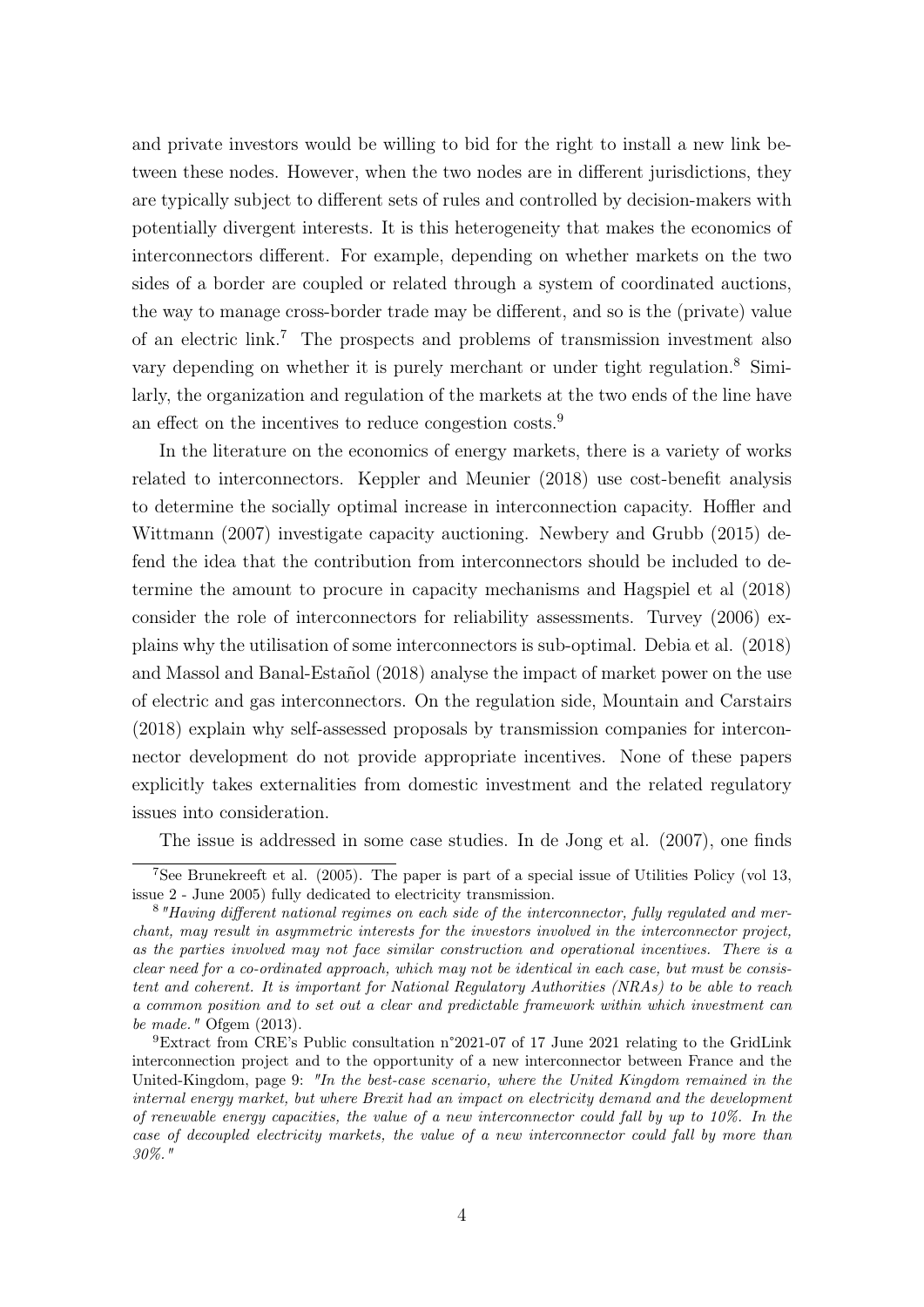three case studies of European interconnector investment: NorNed (between Norway and The Netherlands), Estlink (between Estonia and Finland) and BritNed (between United Kingdom and The Netherlands). The authors describe the regulatory assessments of the three interconnector projects. At that time, ACER did not exist so that only pairs of national regulators were involved. Crampes and Rives (2011) analyse the hierarchical regulatory structure created by the Third Energy Package through a study of the powers attributed to each actor and a modeling of the actors' relationships.<sup>10</sup> Both national and European regulators scrutinize transmission system operators' activities and each organization has powers that affect the transmission system operators' decisions on interconnection. The main conclusion of Crampes and Rives is that it is always optimal to decentralise part or all of the provision of incentive policies. The authors also consider the possibility of mergers between national transmission system operators and the subsequent likely development of international transmission system operators with stakes in several countries under separated regulation mechanisms, discussing how the regulatory structure should evolve and how the relationships between an international transmission system operator and its regulator(s) could be altered.<sup>11</sup>

In this paper, we abstract from many technical and institutional details considered in previous studies and concentrate instead on the interaction between crossborder interconnectors and national infrastructure, a topic that has so far received relatively little attention in the literature on networks and interconnectors. We demonstrate that such interaction inevitably creates inefficiencies, even when the countries involved are able to reach an efficient agreement on interconnection; so long as investments in national infrastructure are not coordinated, neither interconnector capacity nor domestic capacities are optimal. For this reason support to interconnectors – along the lines currently being followed in Europe – cannot restore optimality; indeed, under reasonable assumptions such support should be restricted, in order not to encourage the building of interconnectors that will not be efficiently utilised.

Our analysis is closely related to the literature on local provision of public goods, starting with Williams  $(1966).^{12}$  A recent contribution to this literature is Bloch and Zenginobuz (2007), who consider the impact of spillovers on the supply of public goods in a non-cooperative game between different governments in which spillovers

<sup>&</sup>lt;sup>10</sup>It is based on an analytical framework designed by Caillaud, Jullien and Picard (1996).

<sup>11</sup>Castaneda et al. (2015) use empirical studies from behavioral economics and psychology to show that systems with independent regulatory agencies weaken the effects of political power, and diminish information asymmetries which improves sector performance.

<sup>&</sup>lt;sup>12</sup>Other early contributions include Brainard and Dolbear  $(1967)$  and Boskin (1973).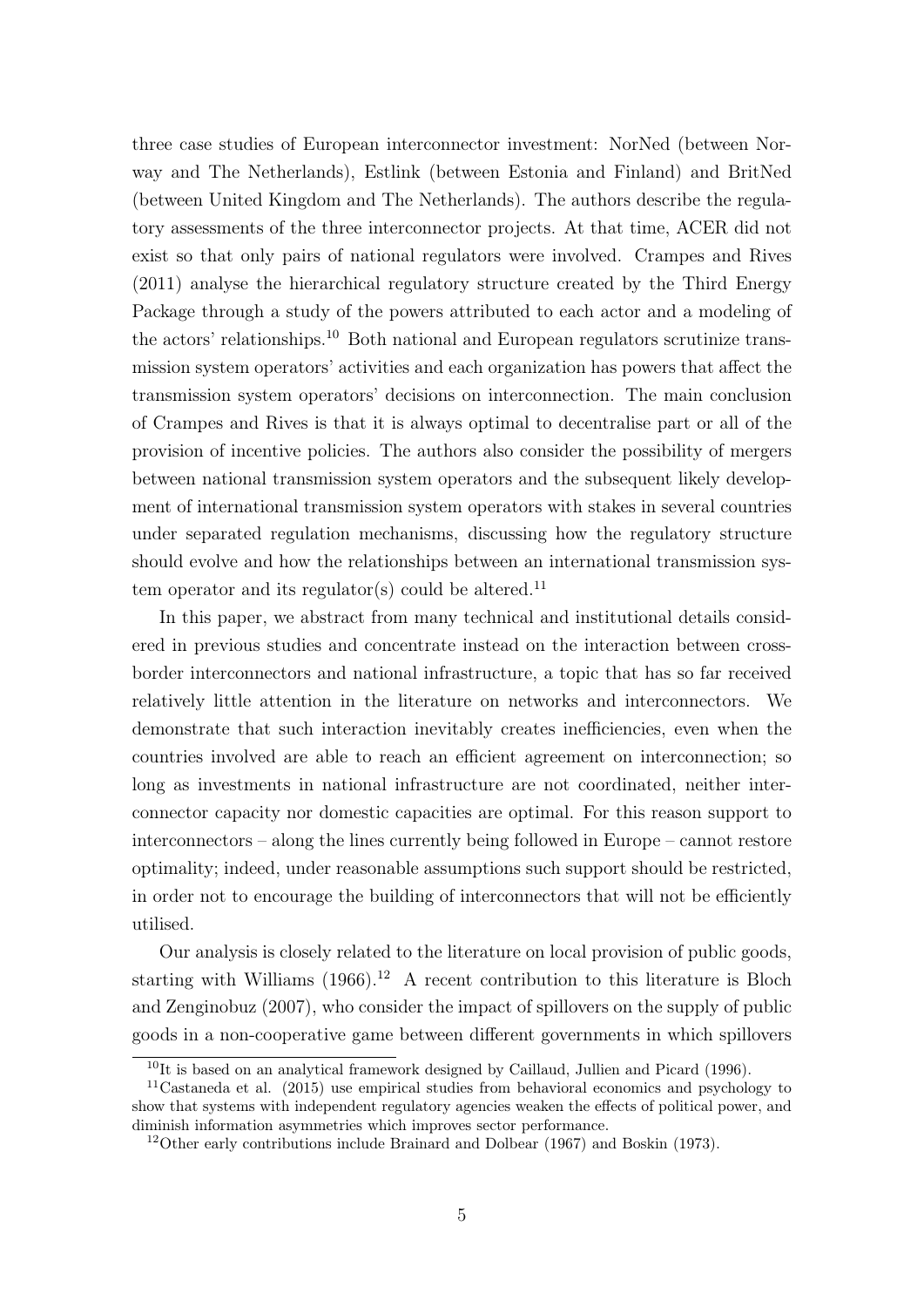may be symmetric or asymmetric and jurisdictions may differ in size; they conclude that the complexity of interactions will plague the design of institutions for multijurisdictional local public good economies with spillovers. A distinguishing feature of our model is that we assume that governments may be able to reach an efficient solution for the public good itself (the interconnector), but that overall optimality is not achieved because of the interaction (spillovers) between local networks and the interconnector. We point out that this result implies that moving the decision on the interconnector to a supranational level does not solve the problem, unless that authority can also control national investments (either directly, or indirectly through financial transfers). We also consider the possibility that the public good (interconnector) is provided by a third party (merchant line) and that national transmission operators have ownership interests across borders.

The rest of the paper is organised as follows. In Section 2 we build a model to analyse the optimal size of two domestic networks and a line connecting them, and we show that, if the two countries only cooperate in the design of the interconnector and independently choose their national networks, all investment will be suboptimal when there are positive externalities. In Section 3, we show that a subsidy aimed at the interconnector has positive effects on the size of the interconnector, but does not allow for reaching the optimal size in both domestic and cross-border capacities; an additional subsidy for the reinforcement of national lines is required. Finally in Section 4 we consider some extensions of the model to the case of merchant investments, international TSOs and independant TSOs. Section 5 concludes.

# 2 A formal analysis

To better understand the basic economic problem created by interrelations between interconnectors and national networks, and to discuss possible policy interventions, in this section we develop a simple model with two countries that partially cooperate in the installation of an interconnector linking their respective networks. After a presentation of the assumptions of the model, we determine optimal investment in interconnection and domestic capacities. We then consider investments when countries independently decide on domestic capacities while the interconnector is jointly designed and financed. In the next section, we analyse policy interventions.

### 2.1 The model

Two neighbouring countries, indicated by upper- and lower-case letters respectively, receive gross surpluses of  $S(\kappa, K, k)$  and  $s(\kappa, K, k)$ , depending on the capacity of the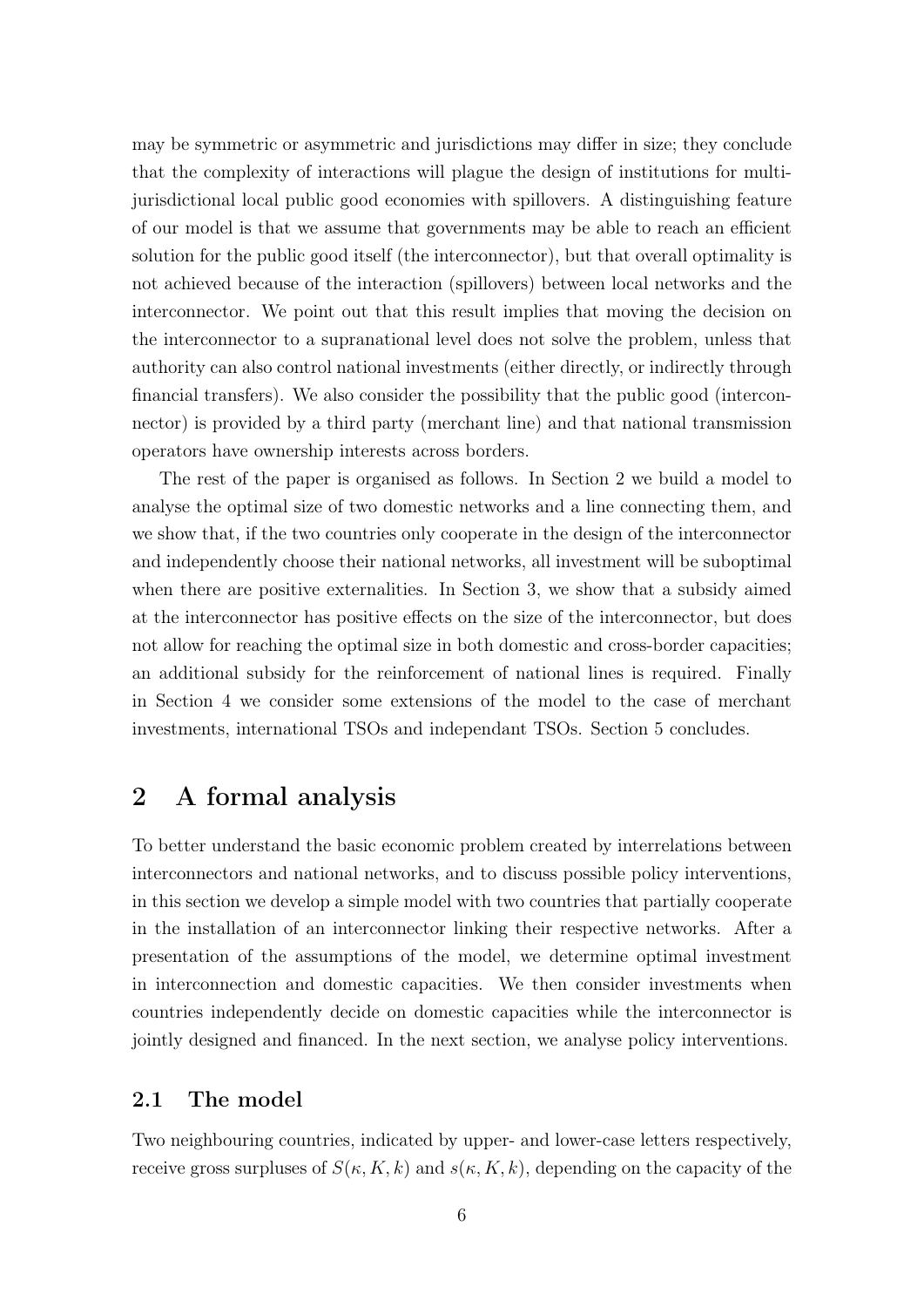interconnector  $\kappa$  and the (additional) domestic capacity of (or investment in) their own networks  $K$  and  $k$ . Capacity and investments are measured in monetary terms.

We assume that the surplus of each country is strictly increasing in both interconnector and domestic capacity; that is,  $S_{\kappa}$ ,  $S_{\kappa}$ ,  $S_{\kappa}$ ,  $S_{\kappa}$ ,  $S_{\kappa}$  > 0, where subscripts indicate partial derivatives with respect to the indicated variable.

We further assume that surpluses are weakly increasing in the capacity of the neighbouring country, that is  $S_k \geq 0$  and  $s_K \geq 0$ , implying a non-negative externality from domestic investment on the neighbouring country. This would be the case if, as in the Inelfe and Midcat examples, the transmission lines making up the interconnector and domestic capacities are part of the same chain through which energy will flow from one country to the other; then, when domestic capacity is effectively limiting cross-border flows, domestic investment would increase flows and hence benefit the neighbouring country.<sup>13</sup> It is conceivable, if K and/or k represent parts of the domestic grids located out of the chain that feeds the interconnector, that cross-border flows create loop-flows resulting in negative externalities, but we do not consider this possibility here (the analysis would essentially be the same, albeit with a tendency to over- rather than under-investment).

We would generally expect that capacities are marginal complements, i.e.  $S_{ij} > 0$ and  $s_{ij} > 0$ , where  $i, j = \kappa, K, k$  and  $i \neq j$ . Specifically, in our context it seems reasonable that investment in domestic infrastructure increases the marginal gain from the interconnector, or, at the very least, does not reduce it; hence we assume  $S_{\kappa K}$ ,  $S_{\kappa k}$ ,  $s_{\kappa K} \geq 0$ . It is less clear what to expect about the relationship between domestic capacities, i.e. the sign of  $S_{kK}$  and  $s_{kK}$ . While we concentrate attention on the case of marginal complements below, i.e.  $S_{kK}$ ,  $s_{kK} > 0$ , we also consider the case of substitutes, i.e.  $S_{kK}$ ,  $s_{kK}$  < 0.

Finally, in order to guarantee that second-order conditions are satisfied, we assume that gross surpluses are strictly concave. The explicit expressions for concavity conditions are given in the Appendix.

Example. For illustration and concreteness, we will sometimes consider a case with symmetric specification of the surplus functions:

$$
S(\kappa, K, k) = s(\kappa, K, k) = 2\left(\kappa K k\right)^{\frac{1}{4}}.
$$
 (1)

This Cobb-Douglas-like specification has properties lying between complete sub-

<sup>&</sup>lt;sup>13</sup>A simple modelling of this setting is as follows: Let  $U(q)$  be the gross surplus derived in a country from the transit of energy q into the country and let K,  $\kappa$  and k be the respective capacities of the successive links in the chain. Then we have  $q = \min\{k, \kappa, K\}$  so that  $S(\kappa, k, K) =$ U (min  $\{k, \kappa, K\}$ ). If k is the weakest (smallest) link in the chain, i.e  $k = \min \{k, \kappa, K\}$ , it is clear that  $S_k = U'(k) > 0$ . Otherwise,  $U(\min\{k, \kappa, K\})$  does not depend on k, so that  $S_k = 0$ .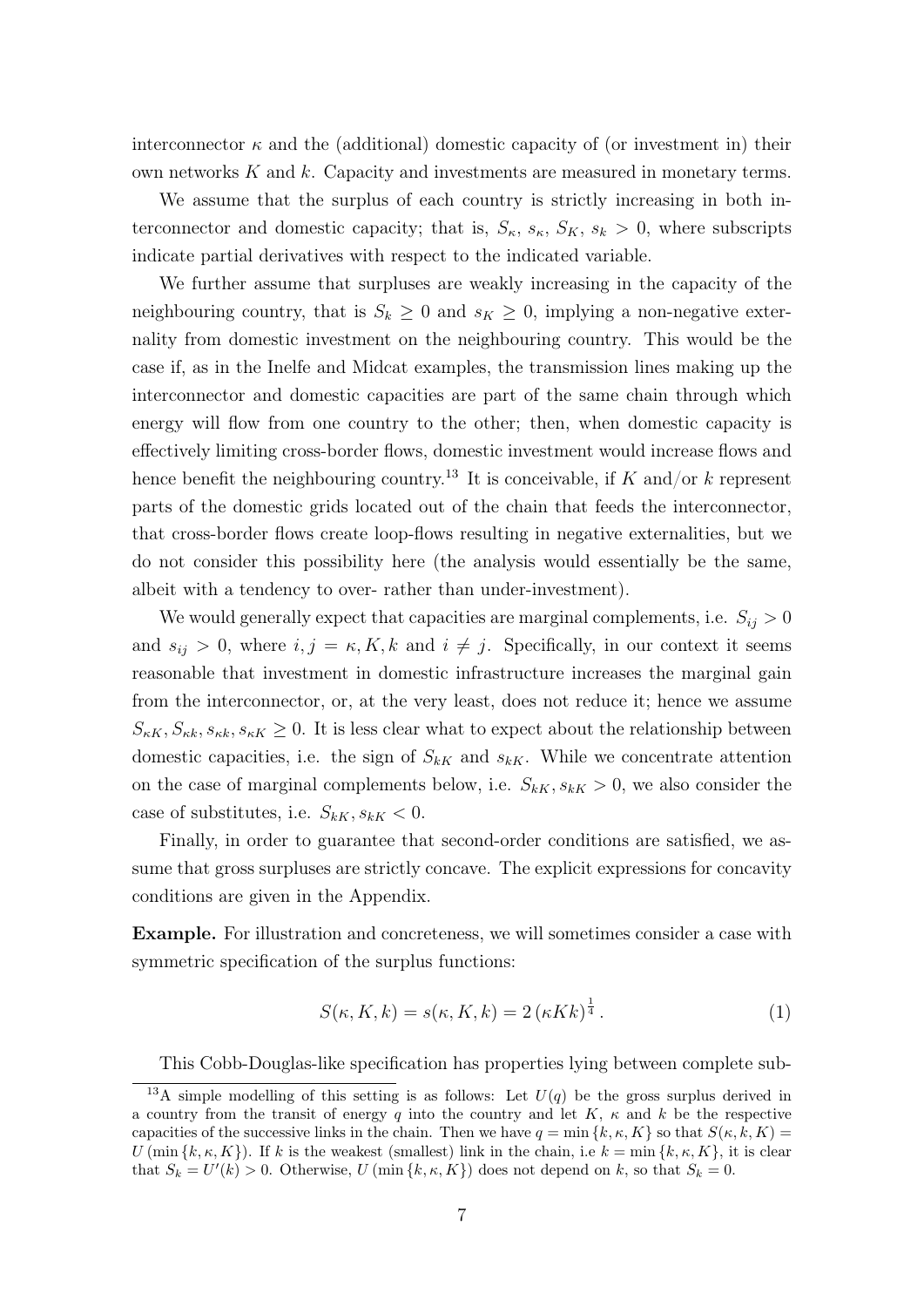stitutability, i.e.  $S(\kappa, K, k) = s(\kappa, K, k) = U(\kappa + K + k)$ , and complete complementarity, i.e.  $S(\kappa, K, k) = s(\kappa, K, k) = u \text{ (min } \{\kappa, K, k\}$ , for some concave functions U and u. There are positive externalities, i.e.  $S_k = \frac{1}{2}$  $rac{1}{2}$   $\left(\frac{\kappa K}{k^3}\right)$  $\frac{kK}{k^3}\Big)^{\frac{1}{4}}$  > 0 and  $s_K = \frac{1}{2}$  $\frac{1}{2} \left( \frac{\kappa k}{K^3} \right)$  $\frac{\kappa k}{K^3}\Big)^{\frac{1}{4}} > 0$ ; surplus functions are concave, in particular,  $S_{KK} =$  $-\frac{3}{8}$  $rac{3}{8} \left(\frac{\kappa k}{K^7}\right)$  $\frac{\kappa k}{K^7}$   $\Big)^{\frac{1}{4}}$  < 0 and  $s_{kk} = -\frac{3}{8}$  $rac{3}{8} \left(\frac{\kappa K}{k^7}\right)$  $\left(\frac{\kappa K}{k^7}\right)^{\frac{1}{4}} < 0$ ; and capacities are marginal complements, i.e.  $S_{K\kappa} = s_{K\kappa} = \frac{1}{8}$  $\frac{1}{8} \left( \frac{k}{\kappa^3 l} \right)$  $\left(\frac{k}{\kappa^3 K^3}\right)^{\frac{1}{4}} > 0, \ S_{k\kappa} = s_{k\kappa} = \frac{1}{8}$  $\frac{1}{8} \left( \frac{K}{\kappa^3 k^3} \right)^{\frac{1}{4}} > 0$  and  $S_{Kk} = s_{kK} = \frac{1}{8}$  $rac{1}{8} \left( \frac{\kappa}{K^3} \right)$  $\frac{\kappa}{K^3 k^3}$  $\frac{1}{4} > 0$ .

### 2.2 Optimal investment

Net surpluses in the two countries are given by

$$
W(\kappa, K, k) = S(\kappa, K, k) - K - \theta \kappa,
$$
\n(2)

$$
w(\kappa, K, k) = s(\kappa, K, k) - k - (1 - \theta)\kappa,
$$
\n(3)

where  $\theta$  and  $1 - \theta$  are the respective shares of interconnector costs born by the two countries.

Maximisation of the sum of net surpluses,

$$
\Omega(\kappa, K, k) \stackrel{\text{def}}{=} W(\kappa, K, k) + w(\kappa, K, k), \tag{4}
$$

leads to the following first-order conditions:

$$
S_{\kappa} + s_{\kappa} = S_K + s_K = S_k + s_k = 1.
$$
 (5)

Since  $S_{\kappa}$  and  $s_{\kappa}$  are both positive the interconnector is a public good. If, in addition, there are positive externalities, i.e.  $S_k > 0$  and  $s_K > 0$ , the marginal benefit from domestic investment must include the spillover effects on the surplus of the neighbouring jurisdiction. Therefore, optimality requires that the sum of marginal gross surpluses across countries equals marginal cost, where the latter is normalised to 1 for each type of investment.

We denote the solution to (5) by  $\{\kappa^*, K^*, k^*\}.$ 

Example. In the Cobb-Douglas specification, the sum of net surpluses becomes

$$
\Omega(\kappa, K, k) = 4(\kappa K k)^{\frac{1}{4}} - K - k - \kappa. \tag{6}
$$

From the optimality conditions (5), we find that the optimal solution is

$$
\kappa^* = K^* = k^* = 1,\t(7)
$$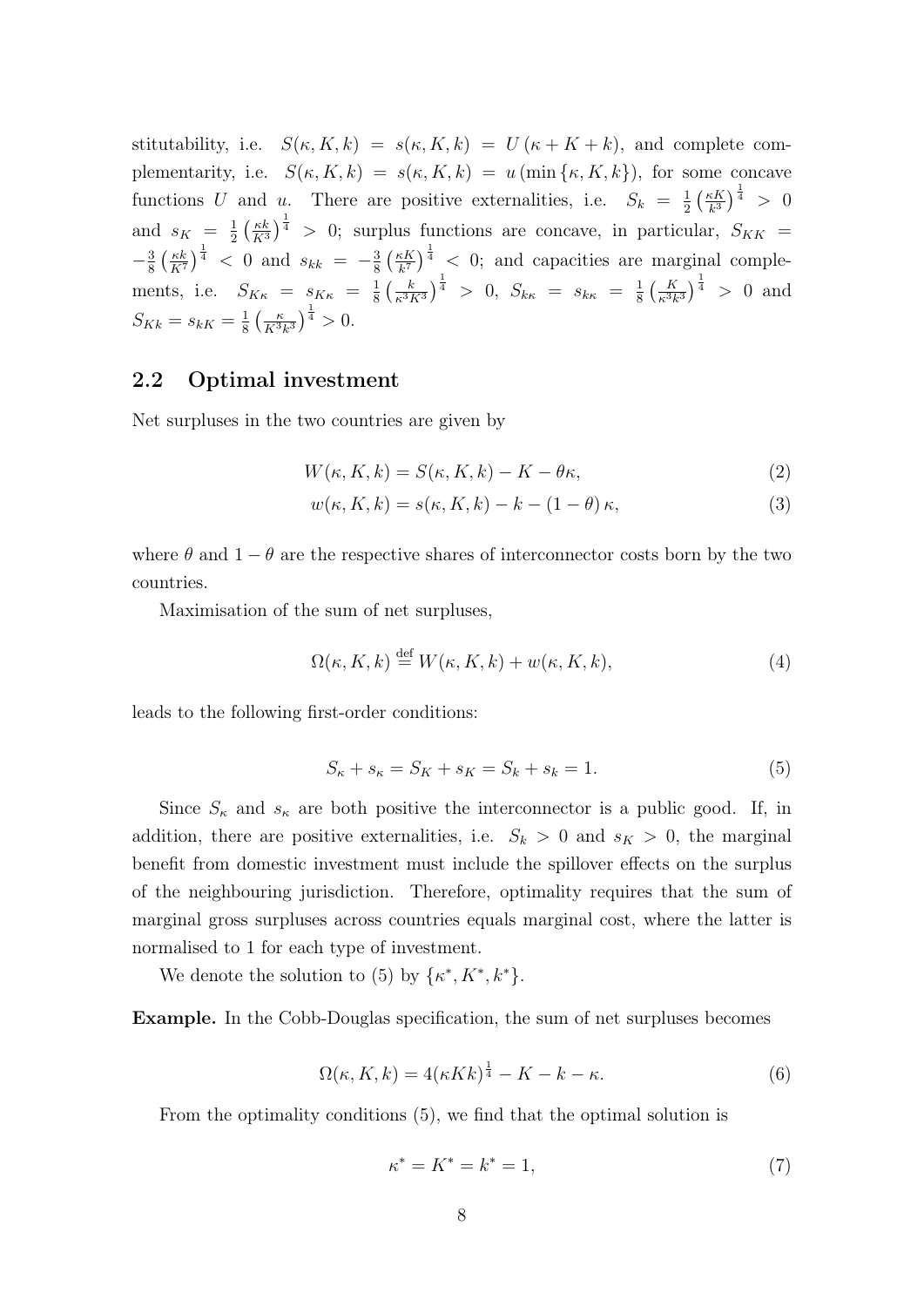with the maximum value of the sum of net surpluses being  $\Omega^* = 1$ .

### 2.3 Partial cooperation

We now consider the following equilibrium: i) each country decides, independently and simultaneously, on the capacity of its own network; and ii) at the same time the two countries negotiate an agreement on the capacity of the interconnector and the sharing of the associated costs.

Negotiation is modeled by the Nash Bargaining Solution, where we assume that both countries have a reservation value equal to zero:

$$
\max_{\kappa,\theta} W^{\alpha} w^{1-\alpha},\tag{8}
$$

where  $\alpha$  and  $1 - \alpha$  indicate the respective bargaining power of the two countries.

Note that domestic capacities  $K$  and  $k$  are not in the list of joint decisions in (8). Indeed, we assume that capacities of domestic networks are non-contractible. As explained in Section 1 above, this may be a result of institutional or legal constraints. However, non-contractability could also be for informational reasons (nonobservability or non-verifiability). Of course, if domestic capacities were contractible and included in negotiations, total surplus would be maximised.

Differentiating the function  $W^{\alpha}w^{1-\alpha}$  with respect to the cost-sharing rule,  $\theta$ , and equating the derivative to zero, we get

$$
\frac{W}{w} = \frac{\alpha}{1 - \alpha}.\tag{9}
$$

In other words, the sharing rule is such that the ratio of the two countries' net surpluses is proportional to the ratio of their bargaining powers. If  $\alpha \to 1$  (repectively 0), W (resp.  $w$ ) is maximized and  $w$  (resp.  $W$ ) is zero. When the two countries have the same bargaining power, they obtain the same net surplus, i.e.  $W = w$ .

The first-order condition for the capacity of the interconnector may be written

$$
\alpha w \left( S_{\kappa} - \theta \right) + \left( 1 - \alpha \right) W \left( s_{\kappa} - (1 - \theta) \right) = 0. \tag{10}
$$

Using  $(9)$ ,  $(10)$  reduces to

$$
S_{\kappa} + s_{\kappa} = 1. \tag{11}
$$

The condition on interconnector capacity (11) is the same as obtained when maximising the sum of net surpluses, given in (5). Even though the two countries have conflicting interests with respect to surplus sharing, as long as they both have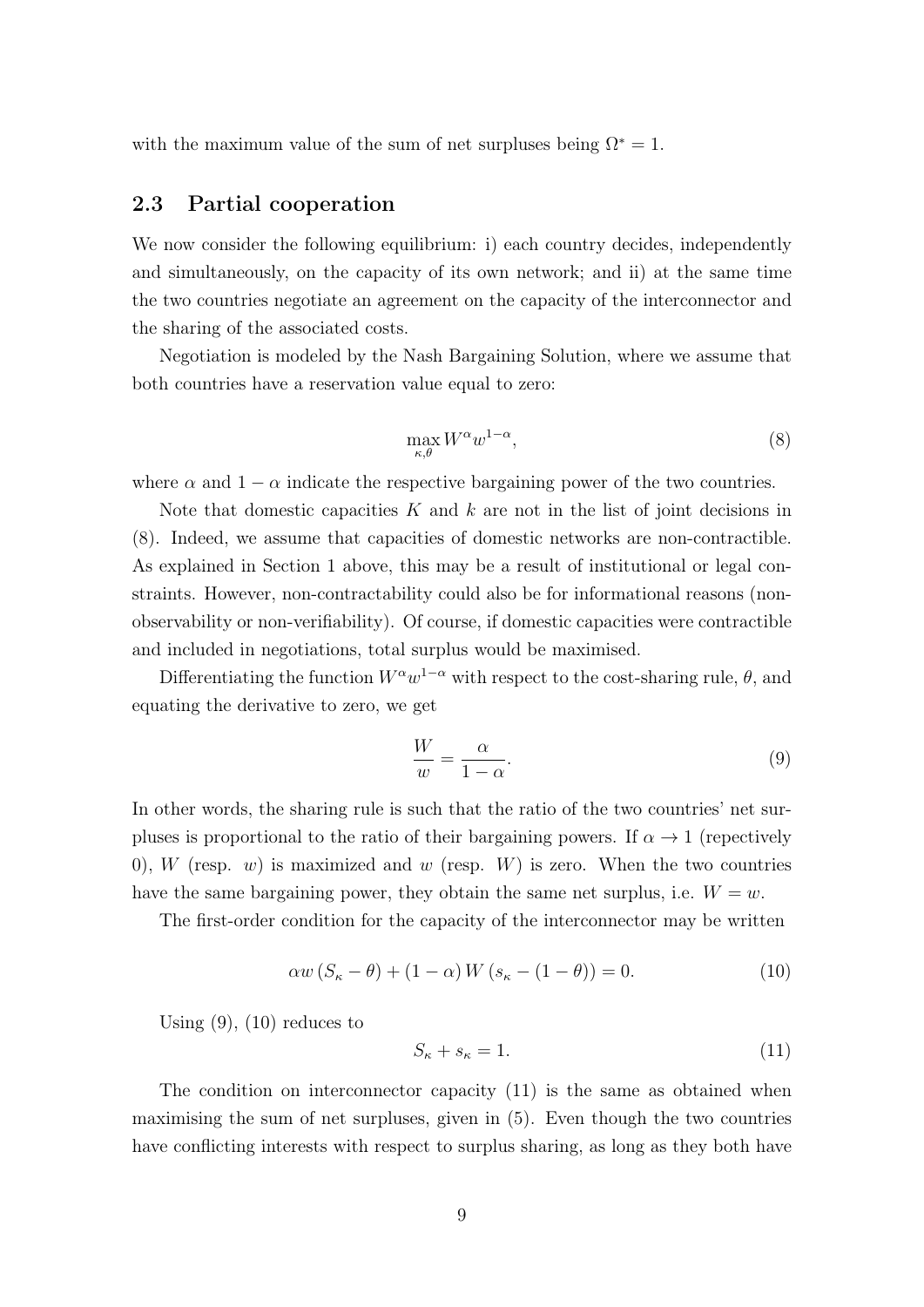positive barganing power, i.e.  $0 < \alpha < 1$ , they have a common interest in choosing an interconnector that maximises total surplus.

The common interest does not extend to domestic capacities. For the noncooperative part of the game, we consider the Nash equilibrium. In other words, the two countries solve, respectively,

$$
\max_{K} W,\tag{12}
$$

$$
\max_{k} w,\tag{13}
$$

leading to the first-order conditions

$$
S_K = s_k = 1.\t\t(14)
$$

We denote the solution to (11) and (14) by  $\{\kappa^b, K^b, k^b\}.$ 

Comparing (11) and (14) with (5), it follows that, absent any domestic externality, i.e. if capacity in a neighbouring country does not directly affect gross domestic surplus, total net surplus is maximised at equilibrium.

**Proposition 1.** If  $S_k \equiv 0$  and  $s_K \equiv 0$ ,  $\{\kappa^b, K^b, k^b\} = \{\kappa^*, K^*, k^*\}.$ 

This result does not hold when there are positive externalities, i.e.  $S_k > 0$  and/or  $s_K > 0$ . For example, when  $S_{Kk} > 0$  and  $s_{k} > 0$ , each country is more inclined to invest in its domestic network the more the other country invests in its own. As domestic investments are not part of the bargaining process, both countries will tend to invest below the optimal level and the interconnector will also be undersized if it is a marginal complement to internal lines.

More specificially, we have: $14$ 

**Proposition 2.** Assume  $S_k > 0$  or  $s_K > 0$  and let  $\Omega^{\Gamma} \stackrel{def}{=} S + \gamma s - K$  and  $\Omega^{\gamma} \stackrel{def}{=}$  $s + \gamma S - k$ . Then, for all  $\gamma \in [0, 1]$ ,

$$
s_K\left(\Omega_{\kappa K}\Omega_{kk}^\gamma - \Omega_{\kappa k}\Omega_{kk}^\gamma\right) + S_k\left(\Omega_{\kappa k}\Omega_{KK}^\Gamma - \Omega_{\kappa K}\Omega_{kk}^\Gamma\right) < 0 \quad \Rightarrow \quad \kappa^b < \kappa^*, \tag{15}
$$

$$
-s_K \left( \Omega_{\kappa \kappa} \Omega_{k}^{\gamma} - \Omega_{\kappa k} \Omega_{k \kappa}^{\gamma} \right) + S_k \left( \Omega_{\kappa \kappa} \Omega_{Kk}^{\Gamma} - \Omega_{\kappa k} \Omega_{Kk}^{\Gamma} \right) < 0 \quad \Rightarrow \quad K^b < K^*, \tag{16}
$$

$$
-S_k \left( \Omega_{\kappa\kappa} \Omega_{KK}^{\Gamma} - \Omega_{\kappa K} \Omega_{K\kappa}^{\Gamma} \right) + s_K \left( \Omega_{\kappa\kappa} \Omega_{KK}^{\gamma} - \Omega_{\kappa K} \Omega_{K\kappa}^{\gamma} \right) < 0 \quad \Rightarrow \quad k^b < k^*.
$$

Proof. The full proof is in the Appendix, and here we just provide a sketch. Consider the modified surplus functions  $\Omega^{\Gamma}$  and  $\Omega^{\gamma}$  for the two countries respectively, where  $\gamma$  is a parameter measuring the degree of "altruism" in each country. If  $\gamma = 0$ , we

<sup>&</sup>lt;sup>14</sup>This and the following result may be seen as special cases of the more general proposition that Nash equilibria are not welfare optimal, cf. Maskin (1999).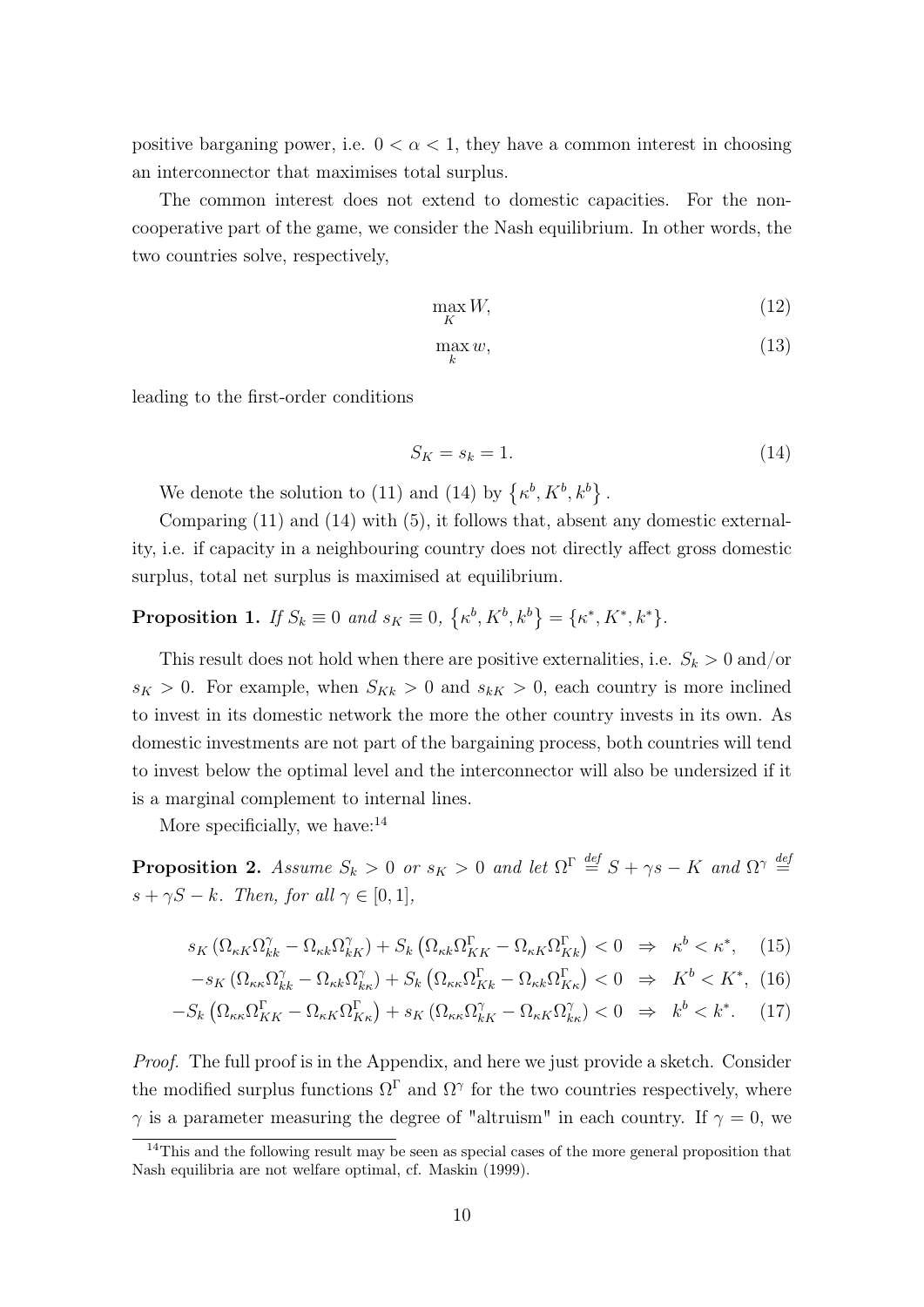are in the case of pure national concern and maximisation of the weighted sum of surpluses leads to (11) and (14). If  $\gamma = 1$ , we are in the case of reciprocal regional concern and we obtain (5). In between, the larger the altruism parameter the closer we are to optimality. Differentiating the first-order conditions with respect to  $\gamma$ , we find conditions to ensure that the interconnector  $\kappa$  and the two domestic capacities K and k are increasing in  $\gamma$ .  $\Box$ 

Inspection of (15), (16) and (17) reveals that marginal complementarity between capacities, i.e.  $S_{Kk}$ ,  $S_{Kk}$ ,  $S_{kk}$ ,  $s_{k}$ ,  $s_{k}$ ,  $s_{k}$ ,  $s_{k}$  > 0, is sufficient for  $\kappa^{b} < \kappa^{*}$ ,  $K^{b} < K^{*}$ and  $k^b < k^*$ . However, the result holds more generally. Specifically, since (by secondorder conditions)  $\Omega_{\kappa\kappa}\Omega_{kk}^{\gamma} - \Omega_{\kappa k}\Omega_{k\kappa}^{\gamma} > 0$  and  $\Omega_{\kappa\kappa}\Omega_{KK}^{\Gamma} - \Omega_{\kappa K}\Omega_{K\kappa}^{\Gamma} > 0$ ,  $K^{b} < K^{*}$  and  $k^b < k^*$  if  $\Omega_{\kappa\kappa} \Omega_{Kk}^{\Gamma} - \Omega_{\kappa k} \Omega_{K\kappa}^{\Gamma}$  and  $\Omega_{\kappa\kappa} \Omega_{kK}^{\gamma} - \Omega_{\kappa K} \Omega_{k\kappa}^{\gamma}$  are sufficiently small; this may well be true even if some, or all, capacities are substitutes.

Intuitively, one would expect that at equilibrium, since externalities are internalised for the interconnector but not for domestic capacities, interconnector capacity is closer to its optimal value than domestic capacities are to theirs. While clearly not a general result, in the case of symmetric countries we have a simple sufficient condition for the result to hold. Specifically, we have the following:

**Proposition 3.** Consider the case of symmetric countries, i.e.  $S(\kappa, K, k) \equiv s(\kappa, k, K)$ , and assume that, for all  $\gamma \in [0,1]$ ,  $(\Omega_{\kappa\kappa} + 2\Omega_{\kappa k}) (\Omega_{k\kappa}^{\gamma} - \Omega_{k\kappa}^{\gamma}) > 0$ . Then  $K^* - K^b =$  $k^* - k^b > \kappa^* - \kappa^b$ .

*Proof.* We use the same method as in the proof of Proposition 2, finding sufficient conditions for K and k to increase faster than  $\kappa$  with  $\gamma$ .  $\Box$ 

We note that the result holds as long as interconnector and domestic capacities are not strong complements, i.e.  $\Omega_{\kappa k} = \Omega_{\kappa K} < -\frac{1}{2}\Omega_{\kappa \kappa}$ , and, at the same time, domestic capacities are not strong substitutes, i.e.  $\Omega_{kk}^{\gamma} > \Omega_{kk}^{\gamma}$ .

Example. The above results hold in our Cobb-Douglas specification. The equilibrium conditions with partial cooperation (11) and (14) imply

$$
\kappa^b = \frac{1}{4}, \ K^b = k^b = \frac{1}{8}, \tag{18}
$$

with the value of the sum of net surpluses now being  $\Omega^b = \frac{1}{2}$  $\frac{1}{2}$ . Comparing the equilibrium outcome with optimal investment, i.e.  $\kappa^* = K^* = k^* = 1$ , we find two types of distortions: not only are all types of capacities inefficiently small, but they also differ in size; specifically, domestic capacities are smaller than the interconnector capacity and hence further away from their optimal values.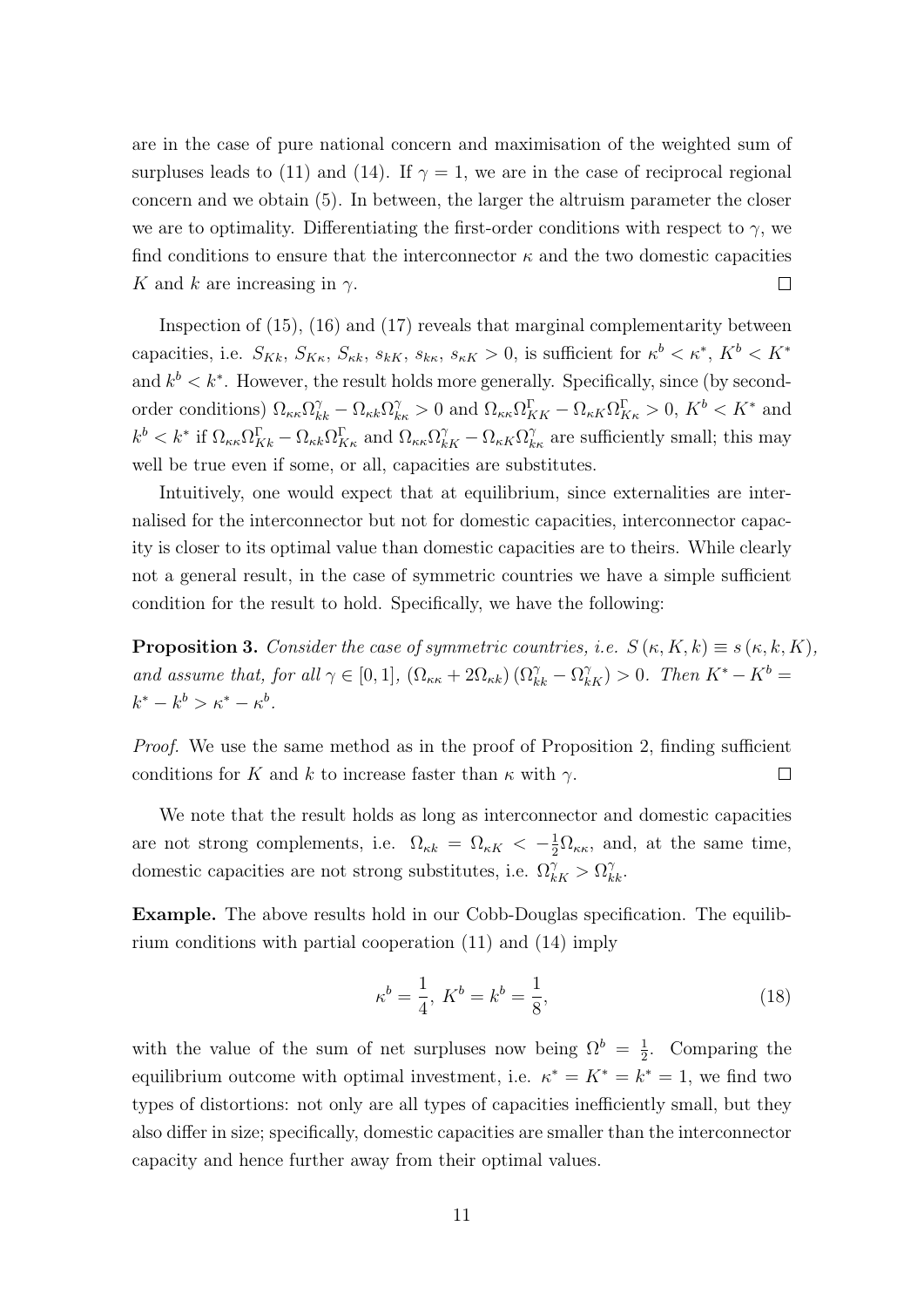# 3 Policy Analysis

To restore optimality, one needs the power to intervene in the decision process, for example by providing financial support for investments that create positive externalities. The European Commission offers subsidies or loans at reduced rates to selected interconnectors.<sup>15</sup> Below we show that even though such financial aid has positive effects on the size of the interconnector, it does not allow for reaching the optimal size in both domestic and cross-border capacities. We then demonstrate that subsidies reflecting the externalities of domestic capacities provide incentives to invest efficiently; however, such a scheme would meet with both regulatory and political difficulties.

### 3.1 Interconnector subsidies

Suppose that investment in interconnection capacity is subsidised at rate  $\sigma$ , where  $\sigma = 0$  corresponds to no subsidy and  $\sigma = 1$  corresponds to full coverage of cost. Then the relevant equilibrium condition corresponding to (11) becomes

$$
S_{\kappa} + s_{\kappa} = 1 - \sigma,\tag{19}
$$

whereas  $(14)$  remains unchanged.

Differentiating the system made up of (14) and (19) with respect to  $\sigma$ , and recalling that  $\Omega = S + s - \kappa - K - k$ , we obtain

$$
\begin{bmatrix}\n\Omega_{\kappa\kappa} & \Omega_{\kappa K} & \Omega_{\kappa k} \\
S_{K\kappa} & S_{K\kappa} & S_{K\kappa} \\
s_{k\kappa} & s_{k\kappa} & s_{k\kappa}\n\end{bmatrix}\n\begin{bmatrix}\nd\kappa \\
dK \\
dk\n\end{bmatrix} =\n\begin{bmatrix}\n-d\sigma \\
0 \\
0\n\end{bmatrix}.
$$
\n(20)

We assume that the equilibrium satisfies the standard regularity conditions, in particular that the matrix on the left-hand side is negative definite, from which it follows that

$$
\Delta = -\begin{vmatrix}\n\Omega_{\kappa\kappa} & \Omega_{\kappa K} & \Omega_{\kappa k} \\
S_{K\kappa} & S_{K K} & S_{K k} \\
s_{k\kappa} & s_{k K} & s_{k k}\n\end{vmatrix} > 0.
$$
\n(21)

We can then establish that an increase in the subsidy increases the size of the interconnector:

<sup>&</sup>lt;sup>15</sup>The Inelfe project received a financial grant of 225 million euros under the framework of the European Energy Programme for Recovery (EEPR). Additionally, it received funding from the European Investment Bank through a loan of 350 million euros granted to REE and RTE.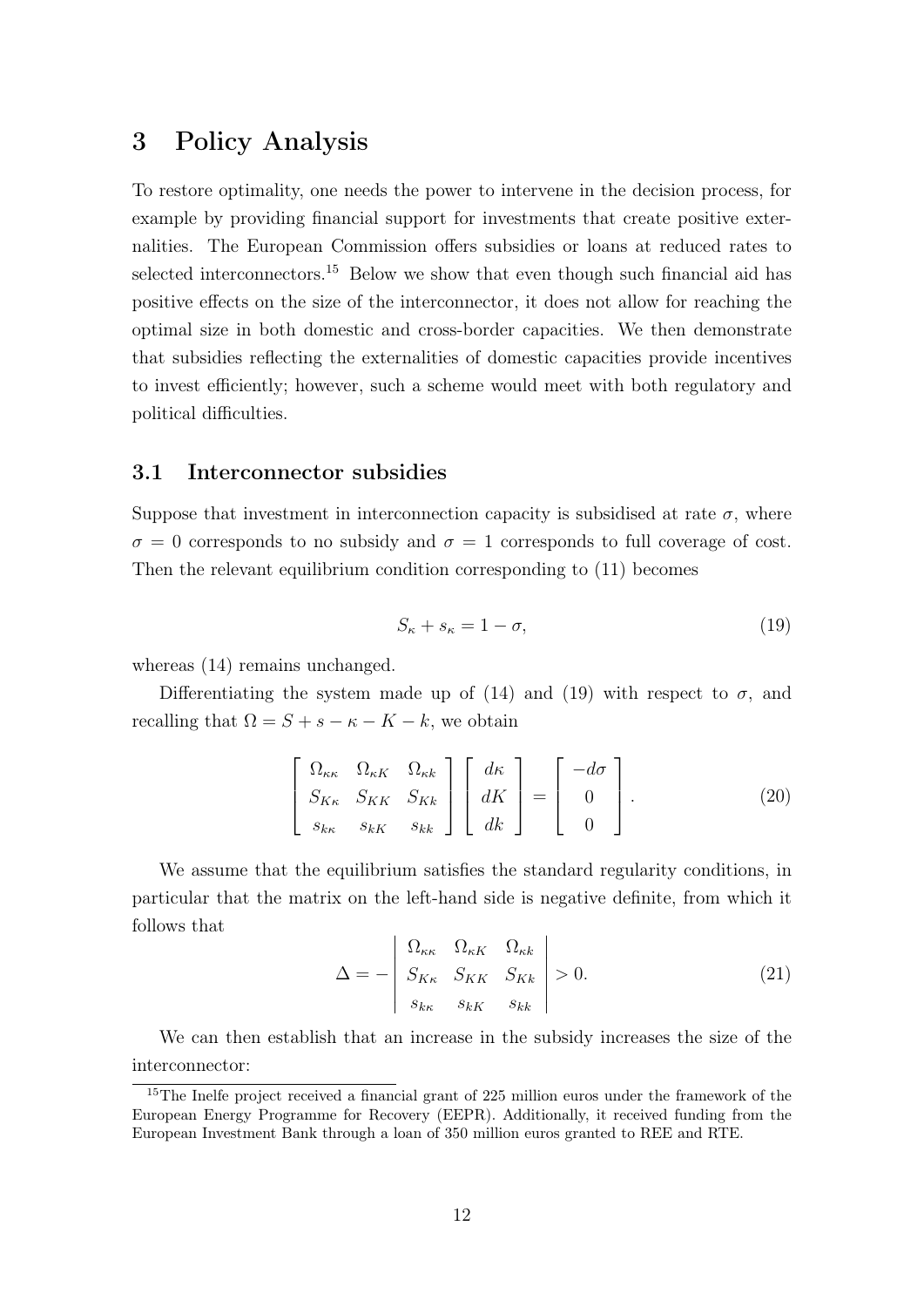$$
\frac{d\kappa}{d\sigma} = \frac{1}{\Delta} \left[ S_{KK} s_{kk} - s_{kk} S_{Kk} \right] > 0, \tag{22}
$$

since  $S_{KK} s_{kk} - s_{kk} S_{kk} > 0$  from second-order equilibrium conditions.

Furthermore, marginal complementary of infrastructure, i.e.  $S_{K_{\kappa}}, S_{K_{\kappa}}, S_{K_{\kappa}}, S_{K_{\kappa}} \geq$ 0, is sufficient for domestic capacities to be increasing in the subsidy also:

$$
\frac{dK}{d\sigma} = -\frac{1}{\Delta} \left[ s_{kk} S_{K\kappa} - s_{k\kappa} S_{Kk} \right] > 0 \tag{23}
$$

$$
\frac{dk}{d\sigma} = -\frac{1}{\Delta} \left[ S_{KK} s_{k\kappa} - S_{K\kappa} s_{k\kappa} \right] > 0 \tag{24}
$$

Under these conditions, a (small) subsidy increases total net surplus; in particular, from the Envelope Theorem we have

$$
\frac{d\Omega}{d\sigma}_{\sigma=0} = S_k \frac{dk}{d\sigma} + s_K \frac{dK}{d\sigma} > 0.
$$
\n(25)

From these results, it would seem that a subsidy to the interconnector is a policy tool with a high level of efficacy. However, a single tool cannot implement  $\{\kappa^*, K^*, k^*\}$ , except in the trivial case when there are no externalities, i.e.  $S_k =$  $s_K = 0$ , in which case  $\sigma = 0$  leads to maximisation of total surplus. Indeed,  $\sigma > 0$ distorts the first-order condition (19) to push up  $\kappa^b$ , but it does not change the shape of conditions (14) relating to domestic capacities. In other words, this type of direct subsidisation is inefficient because it does not correct for the lack of internalisation of external effects. We conclude that

**Proposition 4.** Subsidising the interconnector is welfare improving (for sufficiently low levels of the subsidy), but not sufficient to implement optimal investment.

Intuitively, one would expect that the (direct) effect of the subsidy on the interconnector is stronger than the (indirect) effects on domestic capacities. Comparing (22) with (23) and (24), respectively, we find that a sufficient condition for this to be true is that complementarities are not too strong:

**Proposition 5.** Suppose  $-s_{kk}S_{Kk} + (s_{kK} + s_{kK})S_{Kk} < S_{KK}s_{kk}$  and  $-S_{KK}s_{kK}$  +  $(S_{Kk} + S_{K\kappa}) s_{Kk} < S_{KK} s_{kk}$ . Then  $\frac{d\kappa}{d\sigma} > \frac{dK}{d\sigma}, \frac{dk}{d\sigma}$ .

Under the assumptions of Propositions (3) and (5), or, more generally, when both  $K^* - K^b$ ,  $k^* - k^b > \kappa^* - \kappa^b > 0$  and  $0 < \frac{dK}{d\sigma}$ ,  $\frac{dk}{d\sigma} < \frac{d\kappa}{d\sigma}$ , the subsidy has two different and opposing effects. On the one hand, the subsidy increases all capacities, i.e.  $\frac{dK^{\sigma}}{d\sigma}$ ,  $\frac{dK^{\sigma}}{d\sigma}$ ,  $\frac{dK^{\sigma}}{d\sigma} > 0$ , driving them closer to the optimal levels. On the other hand, the interconnector capacity increases faster than domestic capacities, thereby increasing the relative gap between equilibrium and optimal levels.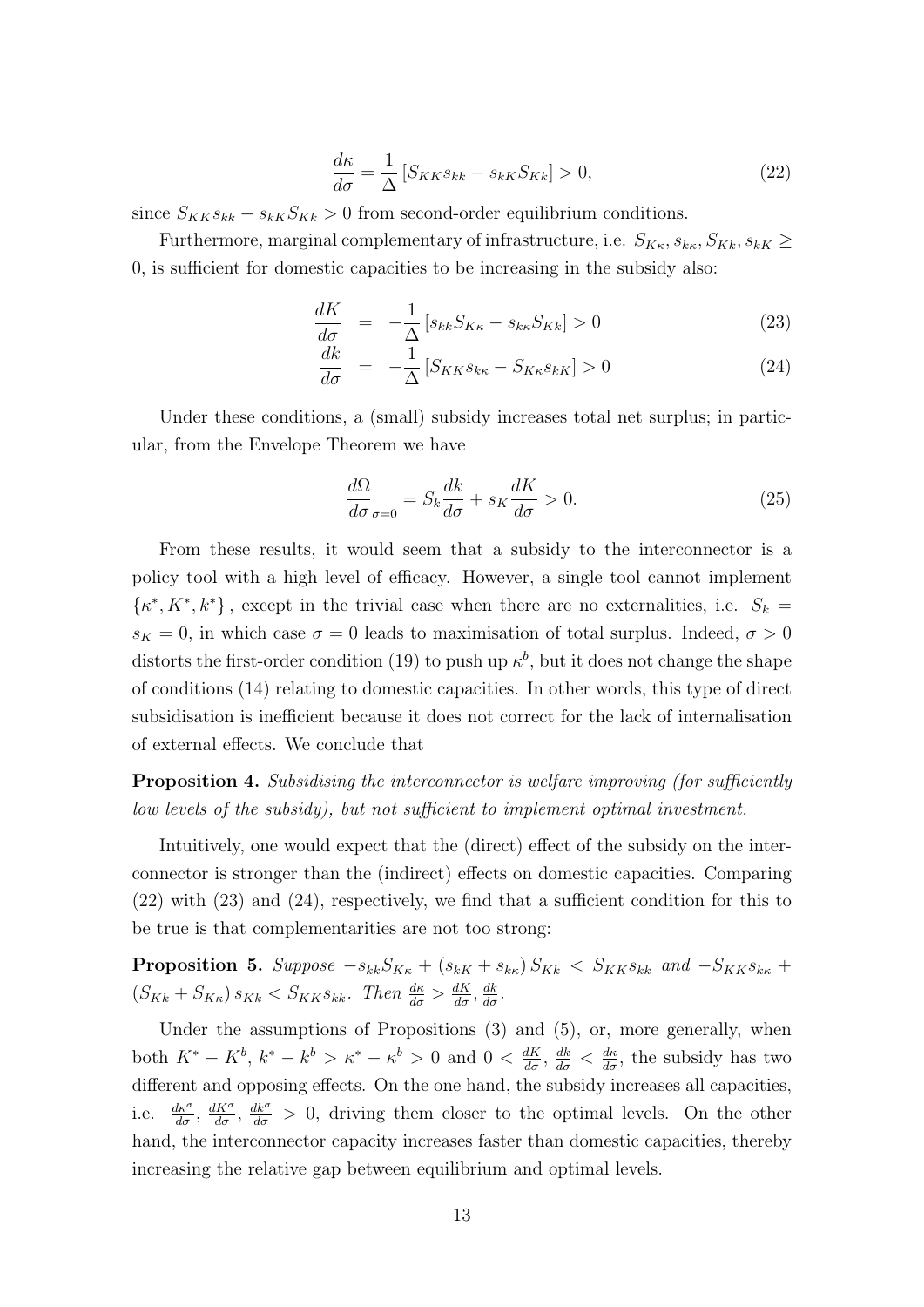Given these observations, we would expect that, with a subsidy that maximises the sum of net surpluses, either all capacities are below optimal levels or only the interconnector capacity exceeds it. In our Cobb-Douglas specification, the former turns out to be true.

**Example.** We find, from  $(19)$  and  $(14)$ ,

$$
\kappa^{\sigma} = \frac{1}{4\left(1 - \sigma\right)^2},\tag{26}
$$

$$
K^{\sigma} = k^{\sigma} = \frac{1}{8(1-\sigma)}.
$$
\n(27)

With  $\sigma = \frac{1}{2}$  $\frac{1}{2}$  interconnection capacity is at the optimal level, i.e.  $\kappa = \kappa^* = 1$ , while domestic capacities are sub-optimal, i.e.  $K = k = \frac{1}{4} \langle K^* = k^* = 1$ . Conversely, at  $\sigma = \frac{7}{8}$  $\frac{7}{8}$  domestic capacities are at the optimal levels, i.e.  $K = k =$  $K^* = k^* = 1$ , while the interconnector is super-optimal, i.e.  $\kappa = 16 > \kappa^* = 1$ .

Do these results mean that there is a trade off between interconnector capacity on the one hand and domestic capacities on the other? In other words, should we expect that, with a single policy tool, over-investment in interconnector capacity is required in order to drive domestic capacities sufficiently close to their optimal levels? The answer is no.

To illustrate this point, we may write the sum of net surpluses as a function of the subsidy by inserting (26) and (27) into (6). In the parametrised setting, we obtain

$$
\Omega\left(\kappa\left(\sigma\right),K\left(\sigma\right),k\left(\sigma\right)\right) = \frac{3}{4\left(1-\sigma\right)} - \frac{1}{4\left(1-\sigma\right)^2}.\tag{28}
$$

This function reaches its maximum at  $\sigma = \frac{1}{3}$  $\frac{1}{3}$ . At this point,  $\kappa = \frac{9}{16}$ , while  $K = k = \frac{3}{16}$ . With the interconnector subsidy, all capacities are closer to the optimal values than without the subsidy (where  $\kappa^b = \frac{1}{4}$  $\frac{1}{4}$  and  $K^b = k^b = \frac{1}{8}$  $\frac{1}{8}$ ). However, capacities are still well below efficient levels  $(\kappa^* = K^* = k^* = 1)$ .

The reason for these results is the different effects of subsidisation alluded to above. First, subsidising the interconnector increases the absolute level of all investment, i.e.  $\frac{d\kappa^{\sigma}}{d\sigma} > 0$  and  $\frac{dK^{\sigma}}{d\sigma} = \frac{dk^{\sigma}}{d\sigma} > 0$ , which increases efficiency; this is reflected in the first term on the right-hand side of (28), which is increasing in  $\sigma$  over the relevant range. Second, subsidising the interconnector increases the gap between domestic and cross-border investment, in particular  $\frac{K^{\sigma}}{\kappa^{\sigma}} = \frac{k^{\sigma}}{\kappa^{\sigma}} = \frac{1-\sigma}{2}$  $\frac{-\sigma}{2}$  is decreasing in  $\sigma$ , which reduces efficiency; this is reflected in the last term on the right-hand side of (28), which is decreasing in  $\sigma$  over the relevant range. It turns out that, in this example, the surplus maximising subsidisation policy leaves all capacities inefficiently low.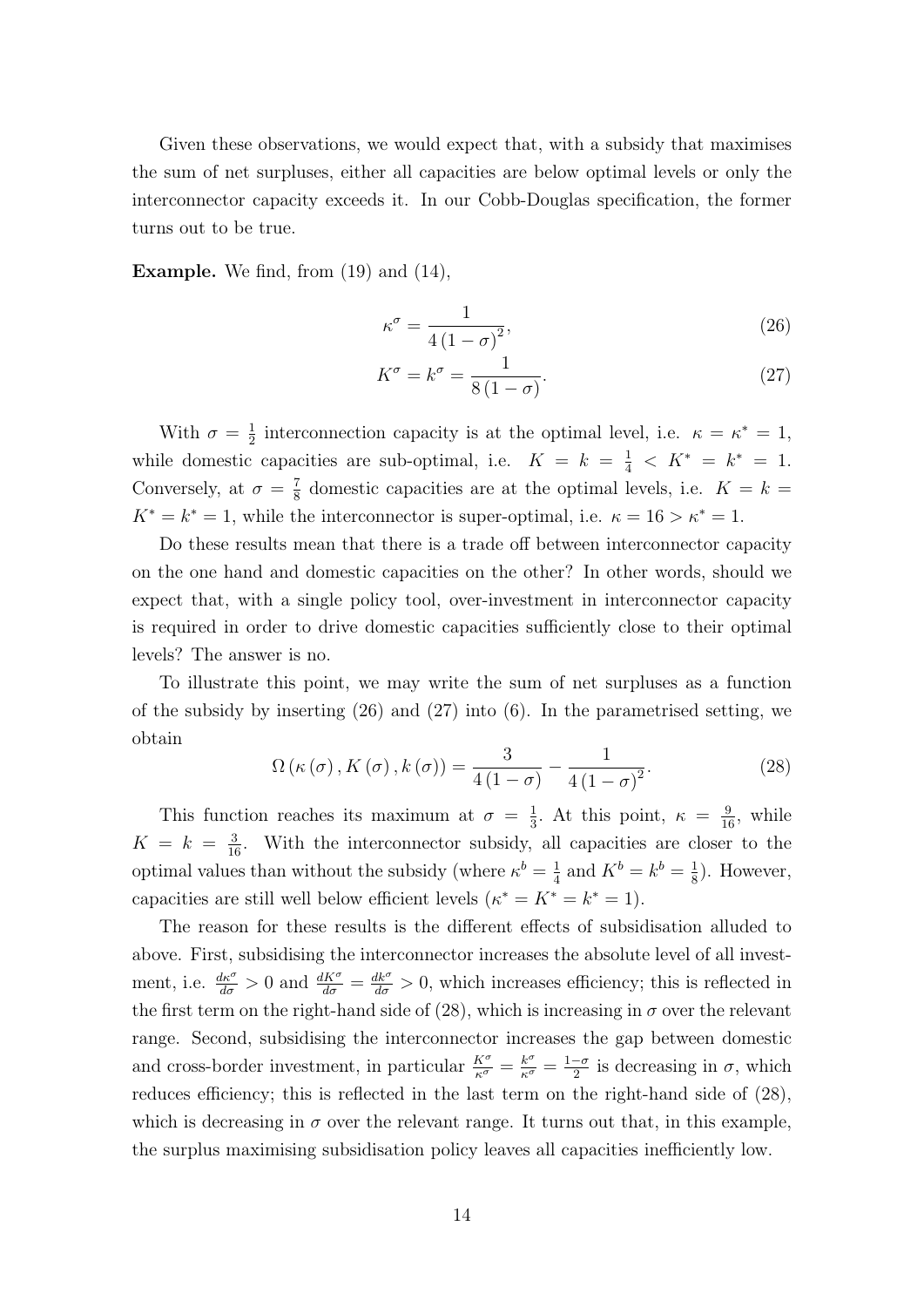#### 3.2 Externalities compensation

For completeness, we consider the possibility of rewarding countries for the positive externalities caused by their domestic investments.

Suppose the two countries, instead of solving the problems (12) and (13), solve the following problems,

$$
\max_{K} S(\kappa, K, k) - (1 + T) K - T_0,\tag{29}
$$

$$
\max_{k} s(\kappa, K, k) - (1 + t) k - t_0,\tag{30}
$$

where  $\{T, T_0, t, t_0\}$  is a set of (linear) transfers or contributions.

The first-order conditions for these problems are

$$
S_K(\kappa, K, k) = 1 + T,\tag{31}
$$

$$
s_k(\kappa, K, k) = 1 + t. \tag{32}
$$

Clearly, by setting

$$
T = -s_K(\kappa^*, K^*, k^*), \qquad (33)
$$

$$
t = -S_k(\kappa^*, K^*, k^*), \qquad (34)
$$

and assuming that interconnector capacity is determined as above by condition (11), we obtain the optimality conditions (5) for all capacities.

In the Appendix, we suggest a mechanism to implement this solution and provide a formal proof of the result. The mechanism is based on the existence of a supranational agency with the power to introduce the warranted regulation, including for optimisation of the size of the interconnector to maximise total surplus and the collection of the necessary contributions. We demonstrate that implementing optimality requires equal treatment of countries (same weight on surpluses) and no constraints on the financing contributions from individual countries.

Matters are different if the financial contributions towards the interconnector are constrained, say by the political acceptability of financing the associated costs. The support to domestic investment is provided in order to generate benefits in the neighbouring country. In the absence of international transfers, this support will have to be financed by raising domestic tariffs (or by some other means of national taxation). Such a tariff burden is likely to meet with resistance, in particular if the costs and benefits are unequally distributed across the two countries. The Midcat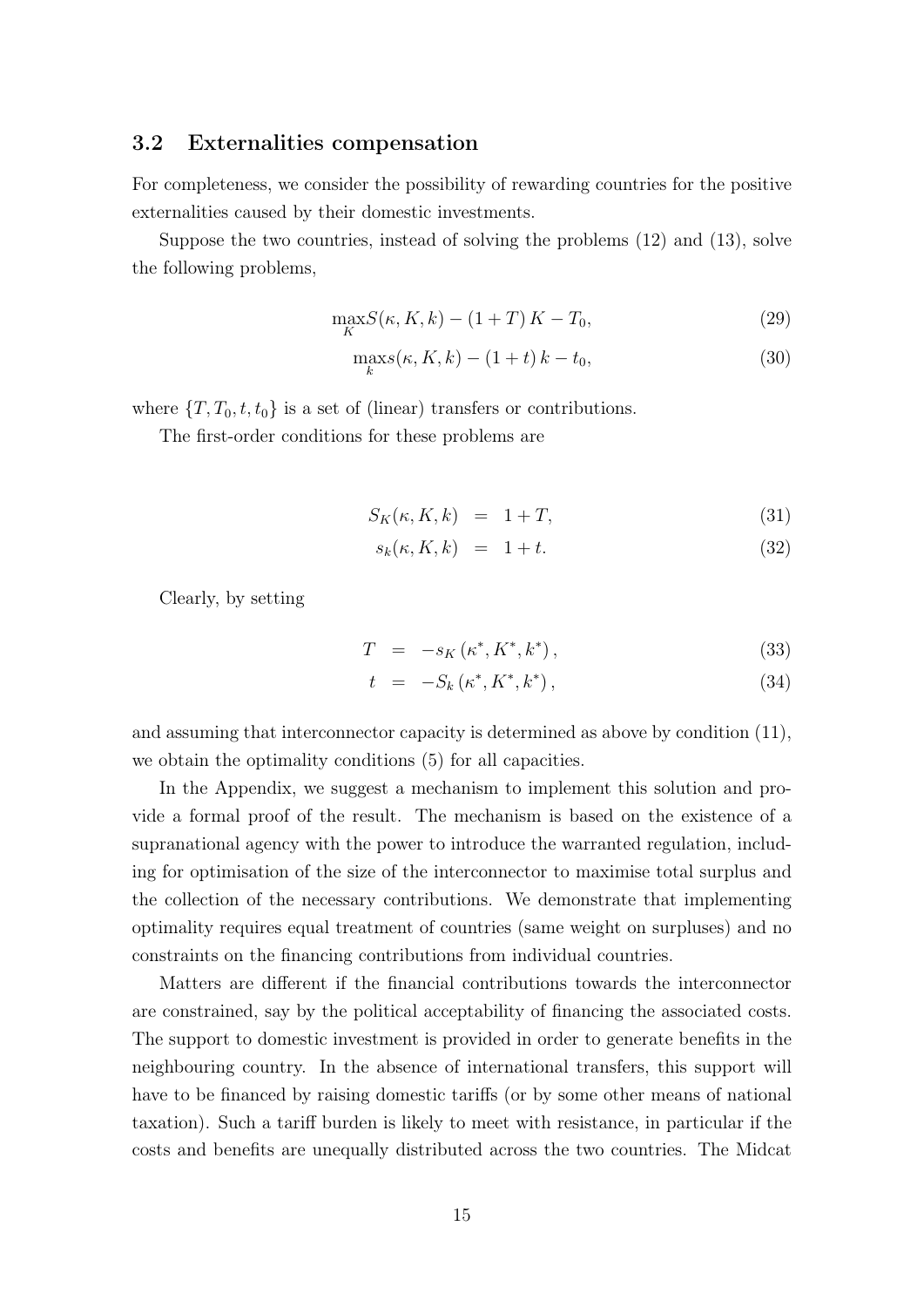project, where investment were required in France in order for Spain to reap benefits, is an example of how such difficulties may preclude cross-border agreement.

In the Appendix, we model this idea by assuming that the contributions must satisfy

$$
TK + T_0 \leq F,\tag{35}
$$

$$
tk + t_0 \leq f. \tag{36}
$$

We show that when at least one these constraints is binding, the interconnector is undersized. Furthermore, such constraints will tend to distort the variable parts of the contributions,  $T$  and  $t$ , and hence domestic investments,  $K$  and  $k$ . Suppose for example that the externality is provoked by one country, justifying a substantial subsidy to its domestic investment. The possiblity for financing such a subsidy might however be limited by the constraint on the contribution from the other country. As a result, the subsidy will be too weak resulting in underinvestment.

Deviations from optimality may also result from unequal treatment of the two countries, perhaps due to asymmetries in the countries ability to influence the supranational agency. Specifically, assume the agency choses interconnector capacity and contributions so as to maximise the weighted sum  $\Phi(S(\kappa,K,k) - K)$  +  $\phi(s(\kappa,K,k) - k) - \kappa$ , with weights  $\Phi \geq \phi$ . In the Appendix, we show that such unequal treatment would tend to distort investment towards a larger interconnector, while domestic investments tend to be deficient in the favoured country and excessive in the country that is not favoured. In other words, a country is favoured by the promotion of investment in the interconnetor and the neighbouring domestic network, both of which increases its surplus.

Finally, apart from the difficulty of creating a supranational institution with the power to introduce the relevant regulation, implementation would meet with the standard regulatory problem of asymmetric information; as is evident from (33) and (34), in order to implement optimality the regulator would need to know not only optimal capacites, but also the externalities they cause.

## 4 Discussion

In this section we consider three variations on the above analysis: first, the interconnector is built by a private company; second, national networks are privately owned; and, third, national network companies have cross-border ownership interests.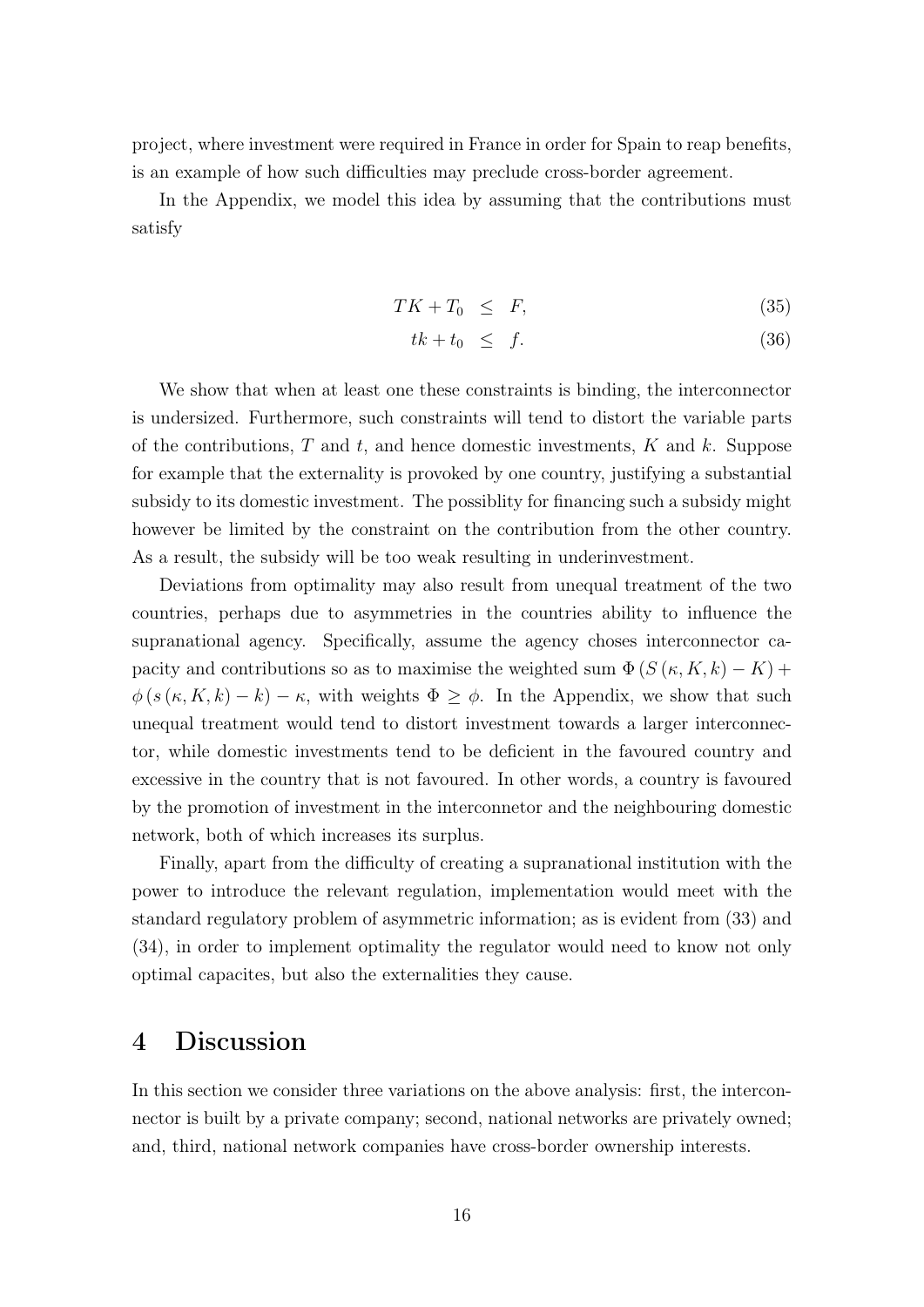#### 4.1 Merchant investment

In the model set up in Section 2, it is implicitly assumed that investment in the interconnector is undertaken under an (efficiently negotiated) agreement between the two countries. While this may often be a reasonable description, especially in Europe, it is not always the case; in particular, investment in interconnectors is sometimes undertaken by third parties. A recent example of such a merchant interconnector is the ElecLink project between France and Great Britain (cf www.eleclink.co.uk).

Typically, the main source of revenue for a merchant interconnector is the congestion rent, i.e. the difference in the price of electricity between the two ends of the interconnector. Under ideal conditions, when price at either end of the interconnector reflects the marginal value of electricity there, incentives for a merchant investor coincides with those of the two countries.<sup>16</sup>

There are, however, many reasons why prices facing merchant investors do not reflect marginal values of electricity, including market failures and regulatory intervention.<sup>17</sup> Such distortions may, in principle, both diminish and enhance incentives to invest. An example of the former is when revenues are tightly regulated<sup>18</sup>; an example of the latter is when the interconnector affects prices in regional markets to the benefit of investors.<sup>19</sup> The recent development of market coupling in Europe has tended to improve investment incentives, by allowing for more efficient use of interconnector capacities.

In any case, for the main concern here – the coordination of international interconnectors with national networks – merchant investment is in itself unlikely to contribute to solving the problem. On the contrary, since there will typically be issues related to the coordination between merchant transmission owners and trans-

<sup>&</sup>lt;sup>16</sup>In the setting referred to in Footnote 13, assuming that energy flows from the s to the S country, we would have  $S_{\kappa} + s_{\kappa} = U'(\kappa) - u'(-\kappa)$  when  $\kappa = \min\{k, \kappa, K\}$  and  $S_{\kappa} + s_{\kappa} = 0$ otherwise. Therefore, if electricity is priced at its marginal value in both countries, i.e. at  $U'(q)$ and  $u'(-q)$ , respectively, at equilibrium we would have  $1 = U'(\kappa) - u'(-\kappa) = S_{\kappa} + s_{\kappa}$ , the same first-order condition as in the original model.

<sup>&</sup>lt;sup>17</sup>Joskow and Tirole (2005) provide an extensive analysis of how inefficiencies may result from merchant investment, including market power in wholesale electricity markets, lumpiness in transmission investment opportunities, stochastic attributes of transmission networks and associated property rights definition issues, strategic behavior by potential merchant transmission investors and issues related to the coordination of transmission system operators and merchant transmission owners. It may be added that merchant investment can also provide benefits, by more appropriate incentives to invest, to manage costs, to build on time and to make the asset available (Gautier, 2020).

<sup>&</sup>lt;sup>18</sup>This has been an issue for the Greenlink and NeuConnect projects, interconnectors that will link Great Britain to Ireland and Germany respectively, where Ofgem recently decided to ease the cap and floor regime "to enable project finance solutions" (Ofgem, 2020).

<sup>&</sup>lt;sup>19</sup>This has been an issue with NorthLink, the proposed interconnector between Great Britain and Norway, that may contribute to higher prices on the Norwegian side to the benefit of power producers involved in the project.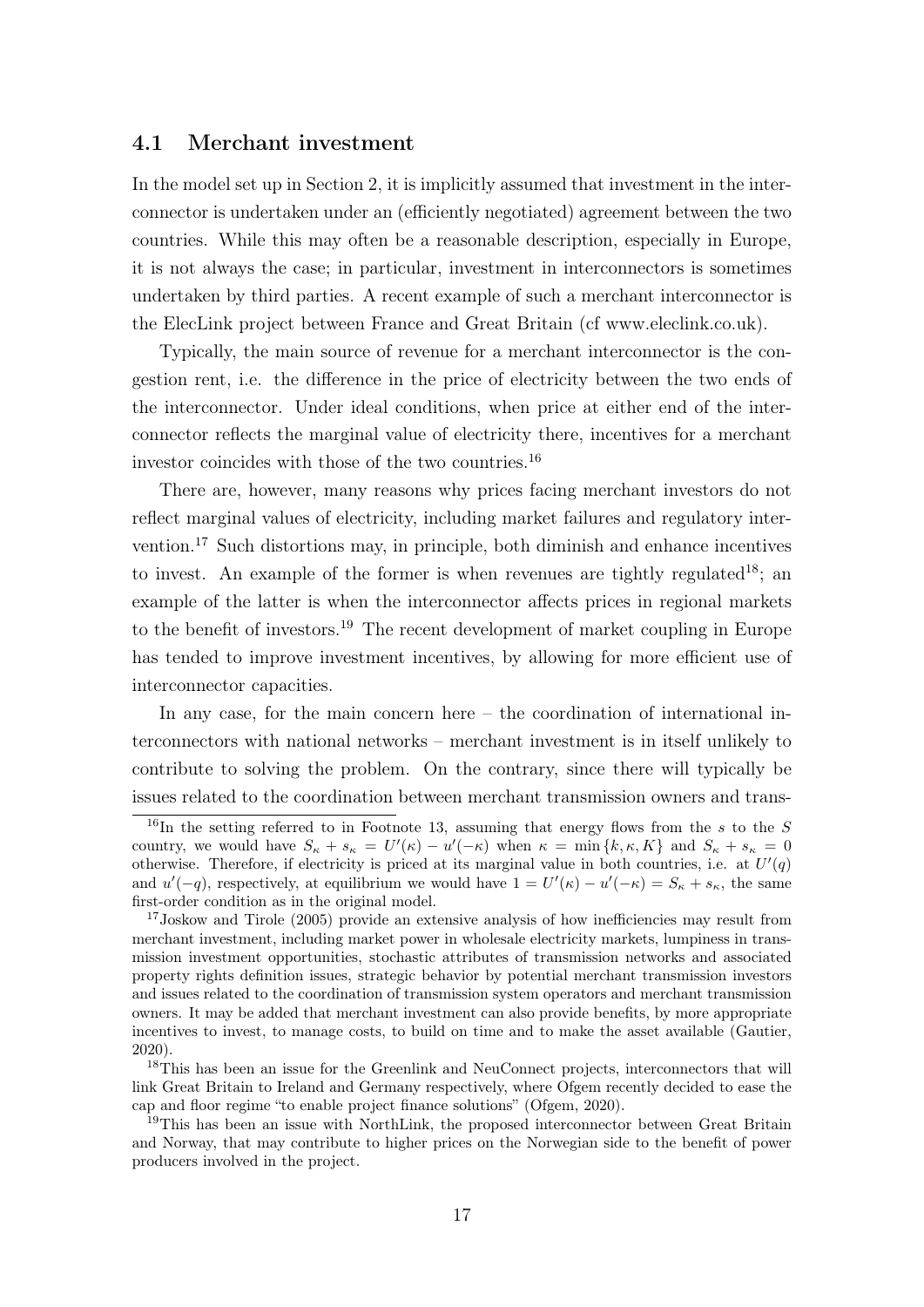mission system operators (Joskow and Tirole, 2005), merchant investment may well aggravate, rather than ameliorate, coordination problems.

### 4.2 Independent transmission operators

In the model of Section 2, operators of two separate national networks are supposed to freely chose the level of domestic investment and to freely engage in bilateral negotiations over the capacity of the interconnector. In Section 3, we have considered the possibility of some form of investment regulation by a supranational entity. Given that we are interested in cross-border spillovers, our model is neutral regarding the status of the two national operators. If transmission networks are owned by public companies (like in France and Scandinavia), it is natural to assume that their benefit functions  $S$  or  $s$  reflects the net national surplus from electricity consumption, that is, the sum of the surplus of electricity consumers and the profit of the operator, as well as the profit of generators connected to the domestic network.

However, if transmission networks are owned by private companies (like in the US), it may be more natural to assume that benefit functions reflect operators' net profits, implying that investments may be undersized and/or delayed because they do not internalise benefits to other market participants. In the case of Inelfe (described in the Introduction), this may be part of the reason why the reinforcement of the Spanish network was delayed. Indeed, the state-owned holding company SEPI has only a minority interest of 20 percent in Red Eléctrica de España, the remainder mainly controlled by foreign institutions.<sup>20</sup> By contrast, on the French side RTE is a wholly owned subsidiary of the French generator Électricité de France, the latter being 85 percent owned by the French state.

An added complexity is introduced when private companies perform both production and transmission.<sup>21</sup> While a regulator may be able to alleviate the a lack of concern for overall national interests, for example by ensuring that third parties can access, or invest in, the network on equal terms,  $2<sup>2</sup>$  as long as jurisdiction is confined by national borders, it will not solve the problem of inefficient size of interconnectors and cross-border spillovers.

 $20$ For details, see https://www.ree.es/en/shareholders-and-investors/share/shareholdersstructure

<sup>21</sup>On the regulation of vertically integrated monopolies, see Chapter 11 in Auriol et al. (2021).

 $^{22}$ A recent example is provided by the Australian Energy Market Commission (AEMC), which in July 2021, issued rules to attract more developers and investors to invest in transmission infrastructure by making it easier to share transmission assets and connection costs, cf. https://www.aemc.gov.au/rule-changes/connection-dedicated-connection-assets.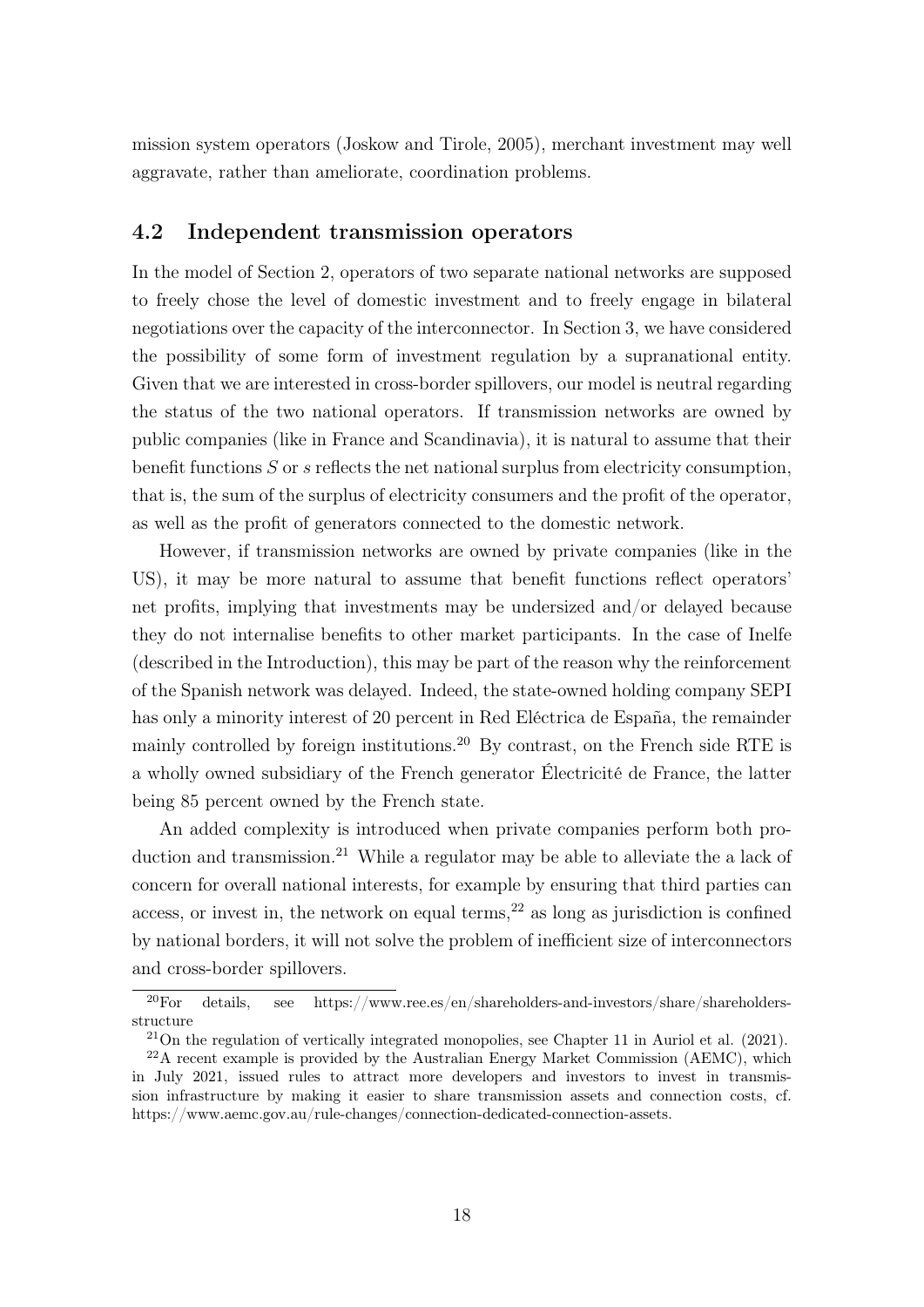#### 4.3 International transmission operators

While the interaction between national institutions is generally through cooperation, there are examples of cross-border integration. For example, the Dutch transmission system operator TenneT, since taking over Transpower in 2010, operates a large part of the German grid; the integration meant that a number of interconnectors between the Dutch and the German grids now constitute internal parts of the overall TenneT network.<sup>23</sup>

Cross-border integration may affect both the incentives and the decision-making power of the integrated entity (cf Salop and O'Brien, 2000). Here we concentrate on the former effect, which can easily be accommodated by an extension of the model set out in Section 2. In particular, we now assume that each decision maker puts weight on the net surplus of the neighbouring country:

$$
W^{\Delta}(\kappa, K, k) = W(\kappa, K, k) + \Delta w(\kappa, K, k), \qquad (37)
$$

$$
w^{\delta}(\kappa, K, k) = w(\kappa, K, k) + \delta W(\kappa, K, k), \tag{38}
$$

where  $\delta, \Delta \in [0, 1]$  are the respective weights.

By going through a parallel analysis to that in Section 2.3, we find that the first-order condition for the interconnector reduces to  $S_{\kappa} + s_{\kappa} = 1$ , as before, while the first-order conditions for domestic investments may be written

$$
S_K + \Delta s_K = 1,\t(39)
$$

$$
s_k + \delta S_k = 1. \tag{40}
$$

Clearly, the incentives for domestic investment lies between those with partial cooperation ( $\delta = \Delta = 0$ ) and optimality ( $\delta = \Delta = 1$ ), with distances from the two extremes depending upon how much weight the two countries put on the surplus of its neighbour. By an analysis similar to that underlying Proposition 2, we can find conditions such that closer integration (larger weights  $\Delta$  and  $\delta$ ) leads to increasing investment (in both interconnector and domestic networks).

We conclude that, by aligning the interests of decision makers, cross-border integration may well ameliorate inefficiencies caused by the public-good nature of interconnectors and the externalities of domestic investments. Further benefits may be achieved if cross-border integration also provides opportunity for directly influenc-

<sup>&</sup>lt;sup>23</sup>See https://www.tennet.eu/fileadmin/user\_upload/Company/Publications/Gridmaps/DE/G019\_21-010\_GridMap\_V9-D-NL-d.pdf.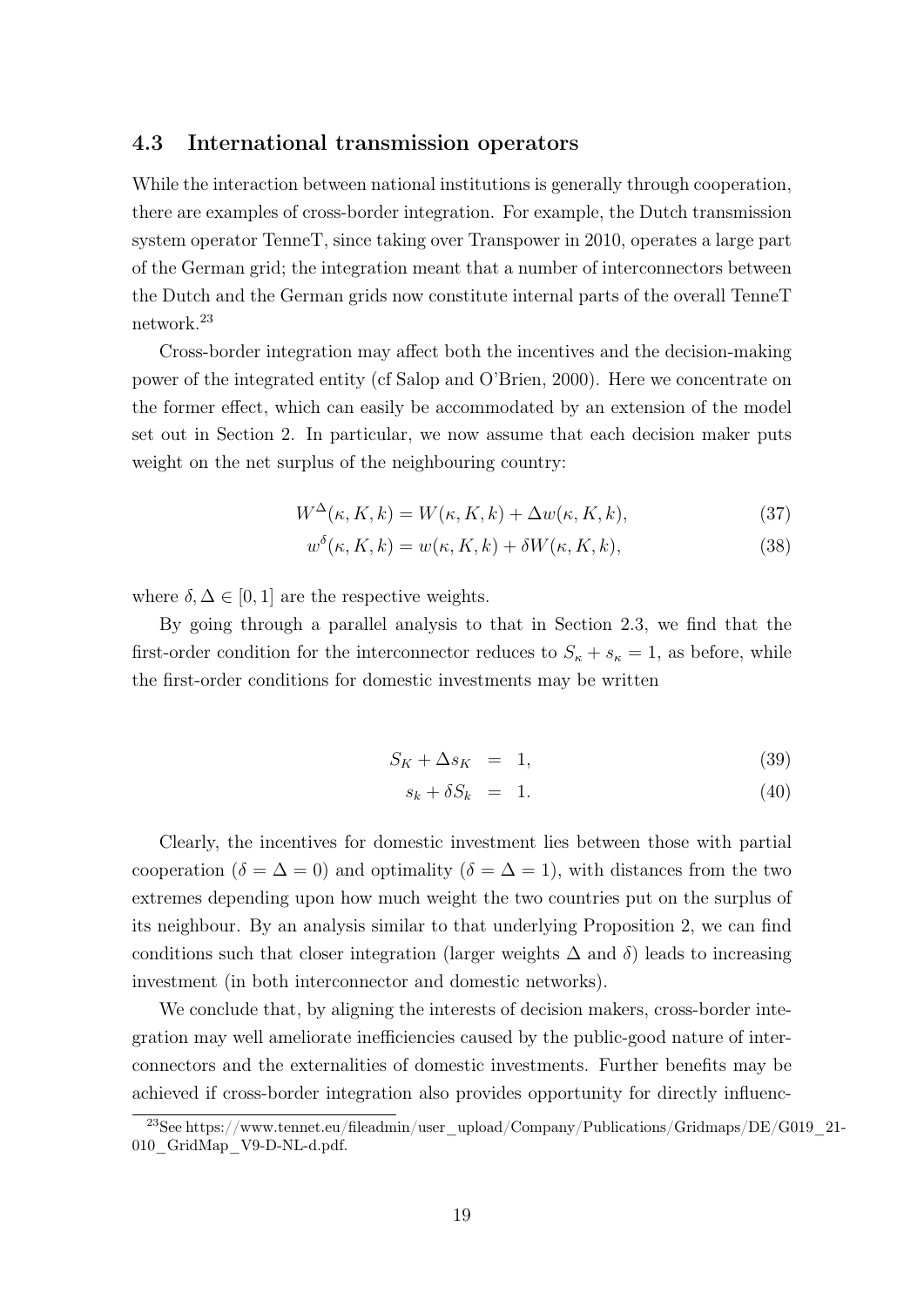ing decisions on the other side of the border. Clearly, such influence is not obvious: while an integrated transmission operator may want to coordinate decisions, they will be subject to national regulation, where national interests will prevail. Integration at both the operational and regulatory level may therefore be warranted to achieve complete coordination.

## 5 Conclusion

In this paper, we have addressed the relevant scope for decision-making in an international, integrated electricity grid. In many parts of the world, such as in Europe, electricity systems are governed and administered on a national basis even though they are interconnected. While electricity flows freely across borders, national transmission system operators and regulators have discretion regarding domestic infrastructure, and they coordinate only partially with their neighbours on the planning, building and operation of interconnectors.

We have concentrated on one particular aspect of this issue, considering the case when an interconnector is established between two countries that cooperate (perfectly) on its design and sharing of costs, but remain independent with respect to domestic investment. We have shown that because of externalities across borders, investments in both the interconnector and national infrastructure are likely to be suboptimal. A subsidy to financially support interconnector building  $-$  a policy currently followed in Europe – is not sufficient to restore optimality; indeed, even when possible such subsidisation may have to be restrained so as not to encourage cross-border capacities that will not be fully utilised due to lack of investment in national systems. Without merging system operators (and maybe even regulatory authorities) into an international entity that would internalise all effects from investments, optimality would require compensations to be paid to each country for externalities created abroad. Such a policy will meet with numerous regulatory and political obstacles, including objections to raising funds for cross-border payments.

While our analysis is based on a simple set up, the insights are not only likely to carry over to more realistic settings, but the problem may even be more serious in such settings. We have assumed that the interconnector is built by the two connecting countries, implying that they internalise the effects of the interconnector on their own systems; if the interconnector were instead built by a third party – often referred to as a 'merchant line' – additional externality issues may arise. Furthermore, a given interconnector cannot be seen in isolation – in some cases it may be an alternative to other projects, in other cases it may complement them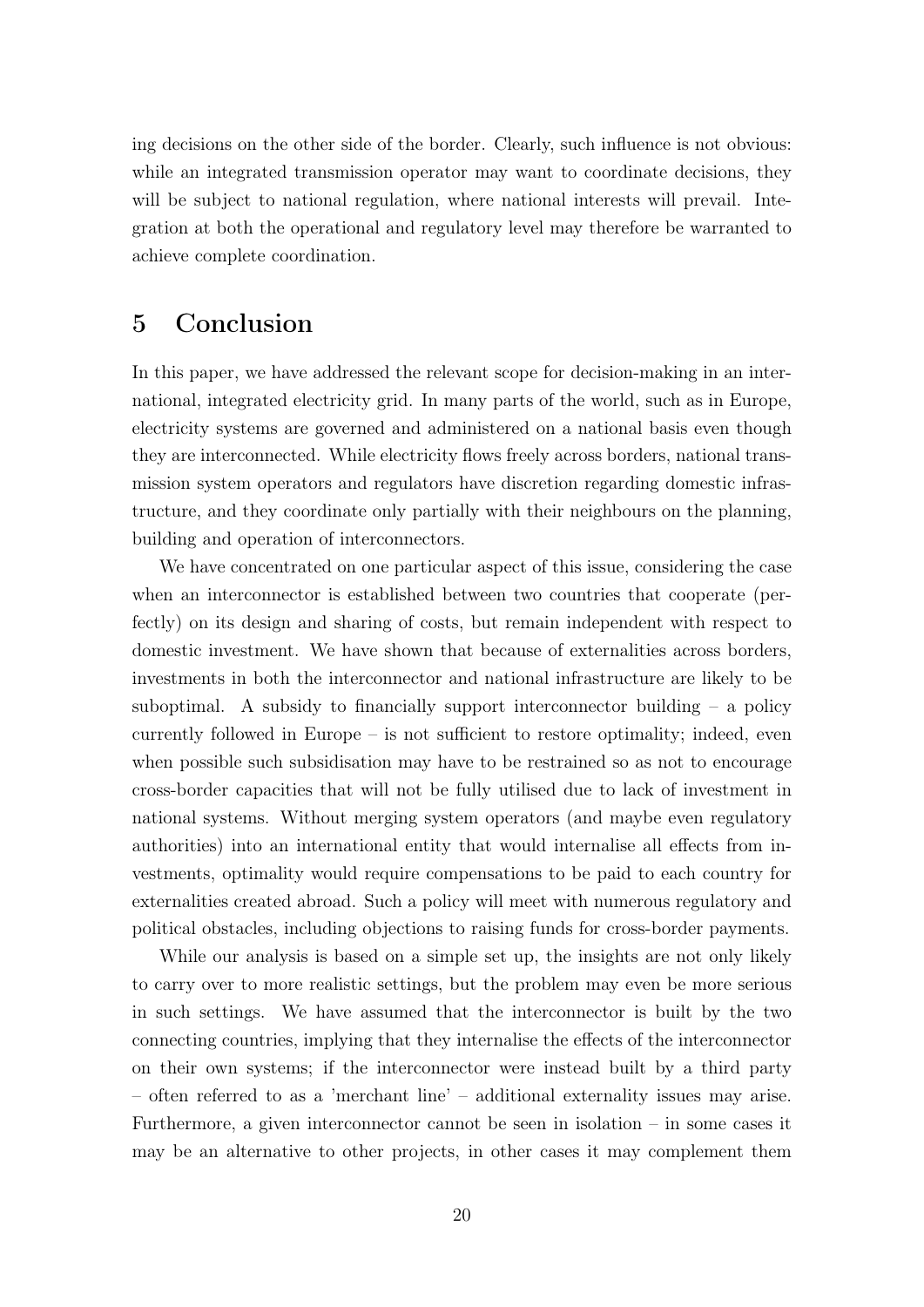– and hence it may be necessary to take a wider set of interactions into account. Also, grid investments often do not only affect a pair of adjacent countries, but has implications for a wider region (the abandoned Midcat project being one example). Analysis of such cases would require a different framework than ours.

# References

- [1] Auriol, Emmanuelle, Claude Crampes and Antonio Estache (2021), Regulating Public Services. Bridging the Gap between Theory and Practice, Cambridge University Press.
- [2] Bloch, Francis (2007), The effect of spillovers on the provision of local public goods, Review of Economic Design 11, 199–216, DOI 10.1007/s10058-006-0016 x.
- [3] Bohne, E. (2011), Conflicts between national regulatory cultures and EU energy regulations, Utilities Policy 19 (4), 255-69.
- [4] Boskin, Michael J. (1973), Local government tax and product competition and the optimal provision of public goods, Journal of Political Economy 81 (1), 203-210.
- [5] Brainard, William C. and F. Trenery Dolbear, Jr. (1967), The possibility of oversupply of local "public" goods: a critical note, Journal of Political Economy 75 (1),86-90.
- [6] Brunekreeft, Gert, Neuhoff, Karsten and David Newbery (2005), Electricity transmission: an overview of the current debate, Utilities Policy 13 ( 2), 73-93.
- [7] Caillaud, B., B. Jullien, and P. Picard (1996), National vs. European incentive policies: bargaining, information and coordination, European Economic Review 40, 91–111.
- [8] Castaneda, A., M.A. Jamison, and M. Phillips (2015), Adaptive Regulatory Systems, PURC, University of Florida, December (https://www.aeaweb.org/aea/2016conference/program/retrieve.php?pdfid=602).
- [9] Ciupuliga, A.R. and E. Cuppen (2013), "The role of dialogue in fostering acceptance of transmission lines: the case of a France-Spain interconnection project", Energy Policy 60, 224-233.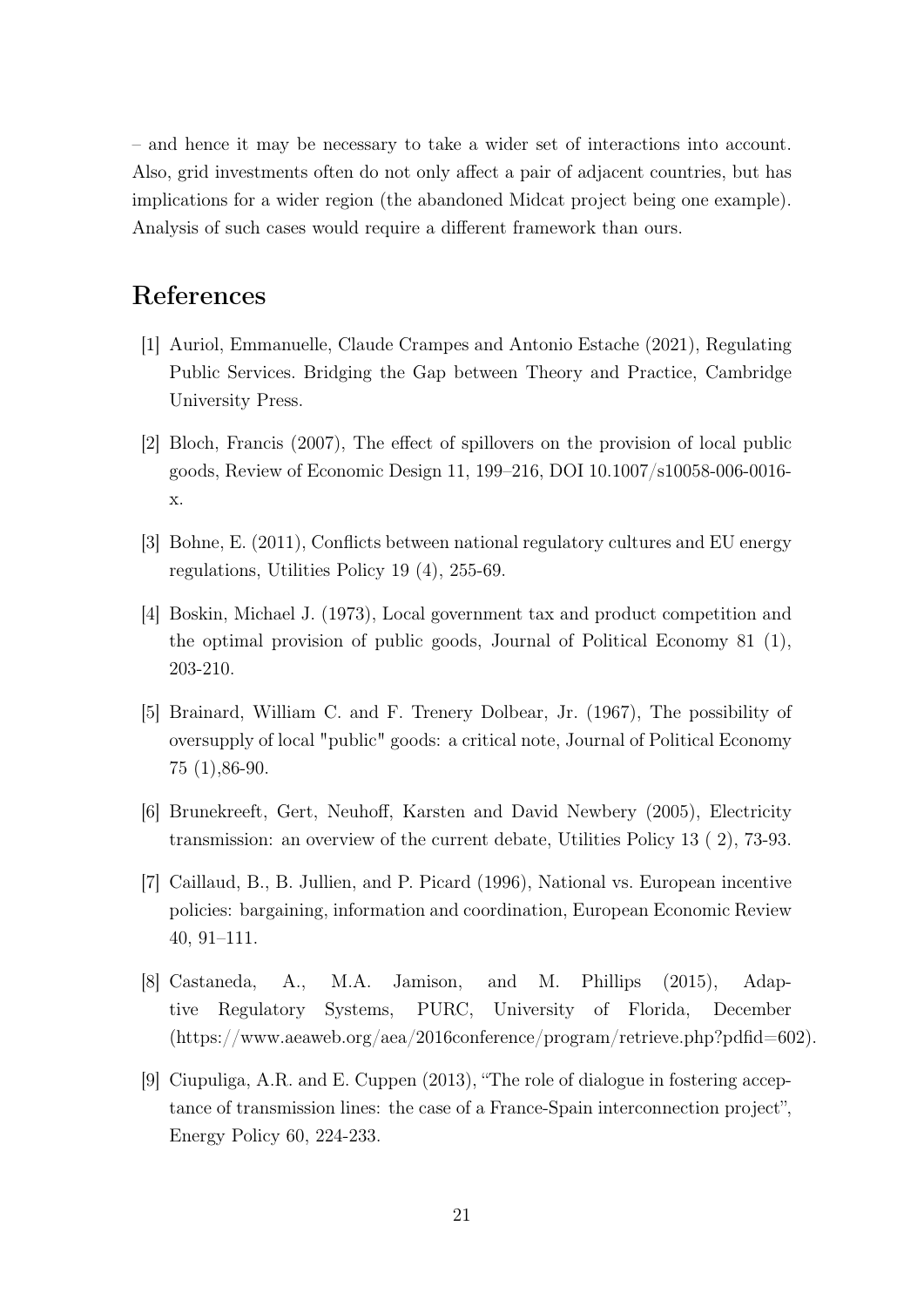- [10] Crampes, Claude, Nils-Henrik M. von der Fehr and Graeme Steel (2017), Review of the Electricity Market Design in the Context of the Energy Union: The Role of Regions, Project Report, Centre on Regulation in Europe, 23 February (http://www.cerre.eu/sites/cerre/files/170223\_CERRE\_ElectricityRegions\_Final\_0.pdf).
- [11] Crampes, Claude and Lucile Rives (2011), Regulating electricity transmission in the European Union - how many agencies?, Chapter 4 in A. Estache (ed), Emerging Issues in Competition, Collusion, and Regulation of Network Industries, CEPR, 57-77 (http://www.tsefr.eu/sites/default/files/TSE/documents/doc/by/crampes/rives\_january\_2011.pdf).
- [12] Debia, Sébastien, David Benatia, and Pierre-Olivier Pineau (2018), Evaluating an interconnection project: do strategic interactions matter?, The Energy Journal 39 (6), DOI: 10.5547/01956574.39.6.sdeb.
- [13] ENTSO-E (2014), Fostering Electricity Transmission Investments to Achieve Europe's Energy Goals: Towards a Future-Looking Regulation, Policy Paper, European Network of Transmission System Operators for Electricity, 26 November  $(\text{https://www.entsoe.eu/Documents/Publications/Position%20 papers%20 and%20 reports/14112})$ E\_Policy\_Paper\_Fostering\_Electricity\_Transmission\_Investments.pdf).
- [14] European Commission (2015), Commission Regulation Establishing a Guideline on Capacity Allocation and Congestion Management, Regulation 2015/1222, (http://eur-lex.europa.eu/legalcontent/EN/TXT/PDF/?uri=CELEX:32015R1222&from=EN).
- [15] European Commission (2016), Winter Package (https://ec.europa.eu/energy/en/news/commission-proposes-new-rulesconsumer-centred-clean-energy-transition).
- [16] European Council (2009a), Regulation (EC) No 713/2009 of the European Parliament and of the Council of 13 July 2009 establishing an Agency for the Cooperation of Energy Regulators (http://eurlex.europa.eu/LexUriServ/LexUriServ.do?uri=OJ:L:2009:211:0001:0014:EN:pdf)
- [17] European Council (2009b), Regulation (EC) No 714/2009 of the European parliament and of the Council of 13 July 2009 on Conditions for Access to the Network for Cross-Border Exchanges in Electricity and Repealing Regulation (EC) No 1228/2003 (http://eur-lex.europa.eu/legalcontent/EN/TXT/PDF/?uri=CELEX:32009R0714&from=EN).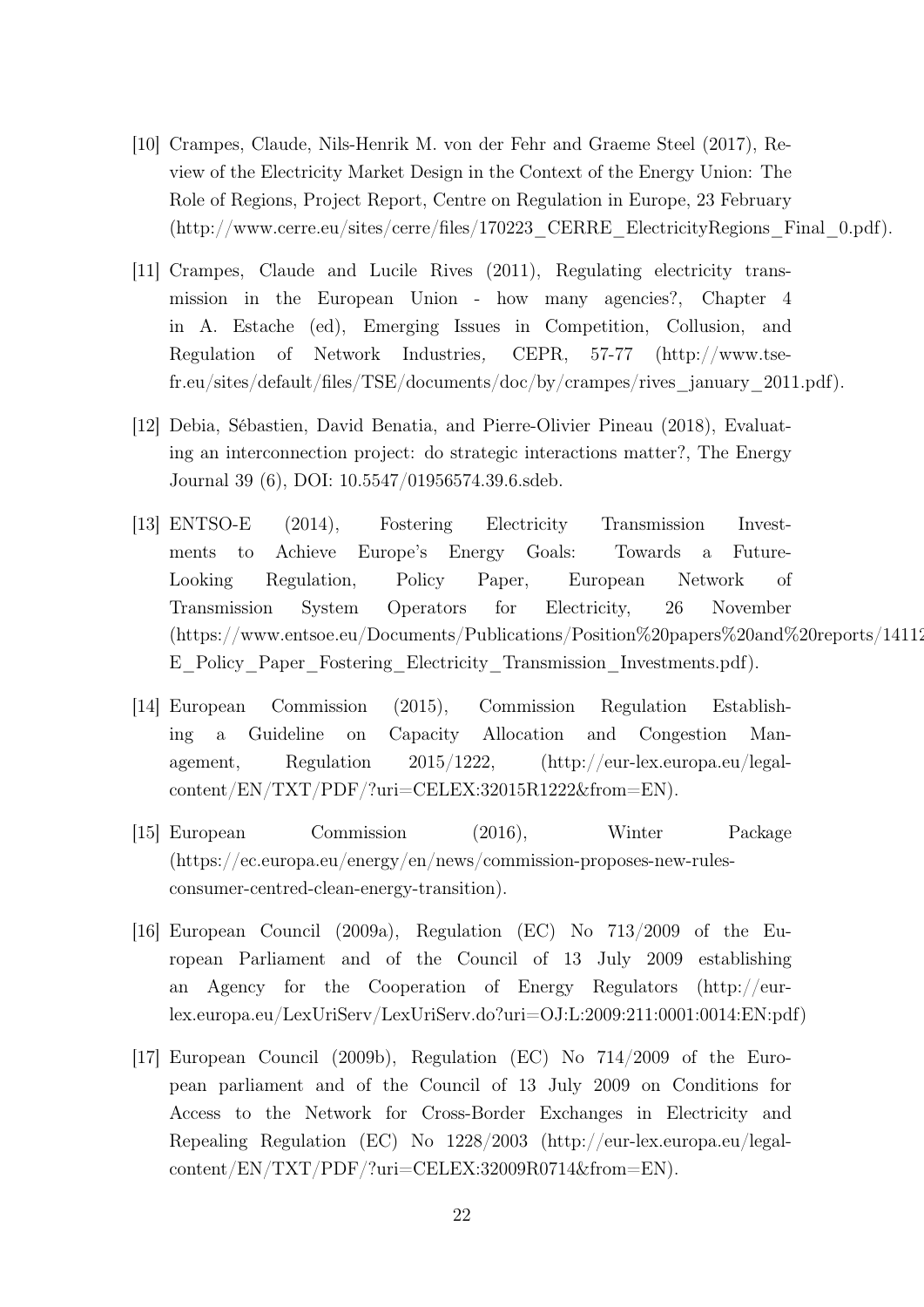- [18] Gautier, Axel (2020), Merchant Interconnectors in Europe: Merits and Value Drivers, Policy Brief Issue 2020/05, Florence School of Regulation.
- [19] Hagspiel, Simeon, Andreas Knaut and Jakob Peter (2018), Reliability in multiregional power systems: capacity adequacy and the role of interconnectors, The Energy Journal 39 (5), DOI: 10.5547/01956574.39.5.shag.
- [20] Hoffler, Felix and Tobias Wittmann (2007), Netting of capacity in interconnector auctions, The Energy Journal (28) 1, DOI: 10.5547/ISSN0195-6574-EJ-Vol28-No1-6.
- [21] de Jong H M., J C van der Lippe and H P A. Knops (2007), Investment in Cross Border Transmission Capacity: Economics or Politics? A European Case Study, Delft University of Technology, (http://www.nextgenerationinfrastructures.eu/catalog/file/449424/USAEE\_06\_Knops.pdf).
- [22] Joskow Paul L and Jean Tirole (2000), Transmission rights and market power on electric power networks, RAND Journal of Economics 31 (3), 450–87.
- [23] Joskow, Paul L and Jean Tirole (2005), Merchant transmission investment, The Journal of Industrial Economics, LIII (2), 233-64.
- [24] Keppler, Jan Horst and William Meunier (2018), Determining optimal interconnection capacity on the basis of hourly demand and supply functions of electricity, The Energy Journal 39 (3), DOI: 10.5547/01956574.39.3.jkep.
- [25] Kolk, A, J Lindeque and D van den Buuse (2014), Regionalization strategies of EU electric utilities, British Journal of Management 25 (S1), S77–S99.
- [26] Laffont, Jean Jacques and J Pouyet (2003), The subsidiarity bias in regulation, Journal of Public Economics 88, 255–83.
- [27] Maskin, Eric (1999), Nash equilibrium and welfare optimality, Review of Economic Studies, 66 (1), 23–38.
- [28] Massol, Olivier and Albert Banal-Estañol (2018), Market power and spatial arbitrage between interconnected gas hubs, The Energy Journal 39 (2), DOI: 10.5547/01956574.39.SI2.omas.
- [29] Mountain, Bruce and Jamie Carstairs (2018), Batteries, interconnectors and institutions: the case of South Australia, Economics of Energy & Environmental Policy, 7 (1), DOI: 10.5547/2160-5890.7.1.bmou.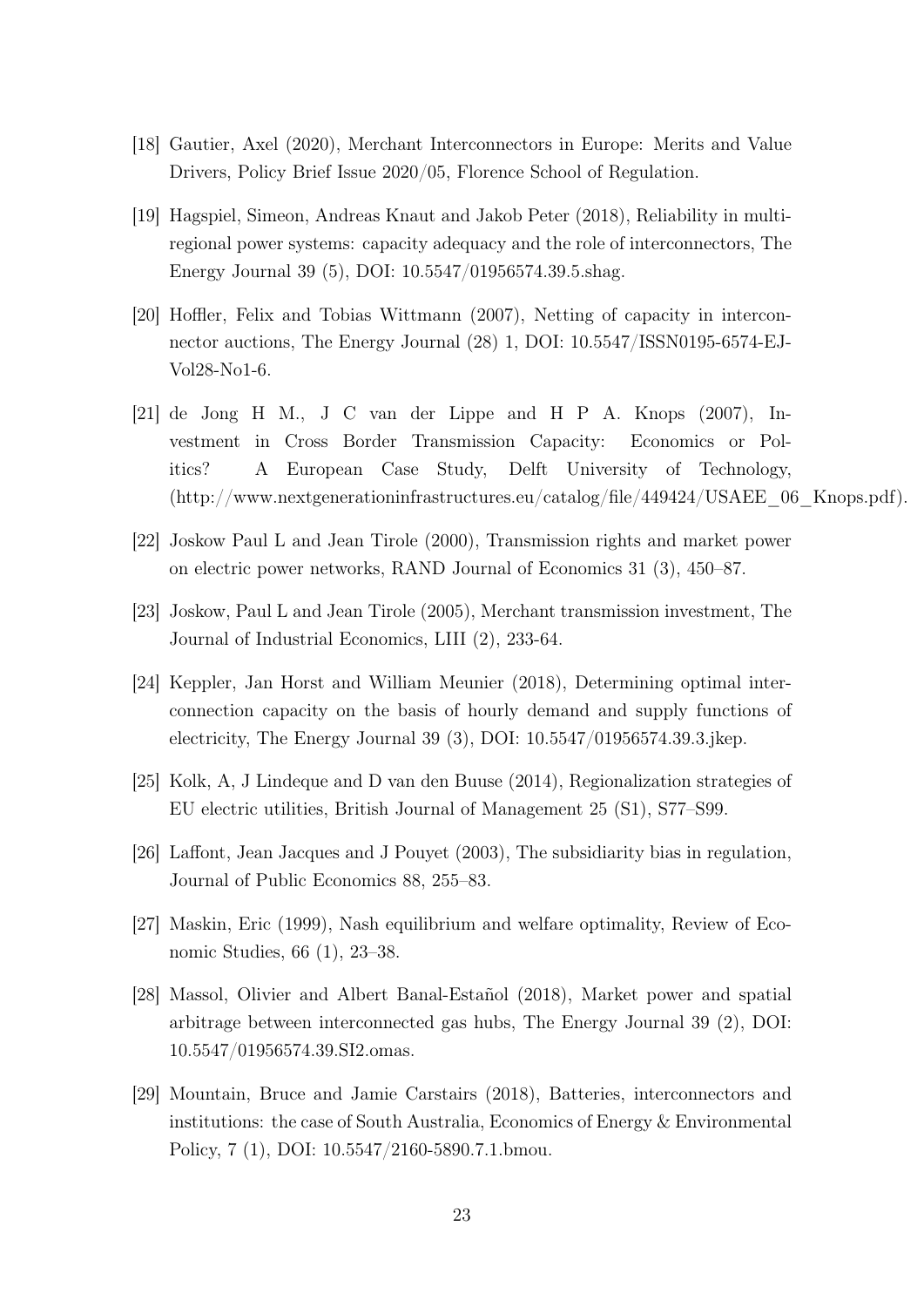- [30] Newbery, David and Michael Grubb (2015), Security of supply, the role of interconnectors and option values: insights from the GB capacity auction, Economics of Energy & Environmental Policy 4 (2), 65-82.
- [31] Ofgem (2013), Cap and Floor Regime for Regulated Electricity Interconnector Investment for application to project NEMO - Consultation Document, Office of Gas and Electricity Markets, March 7 (https://www.ofgem.gov.uk/sites/default/files/docs/2013/03/cap-and-floorregime-for-regulated-electricity-interconnector-investment--for-application-toproject-nemo\_0.pdf).
- [32] Ofgem (2020), Decision on proposed changes to our electricity connector cap and floor regime to enable project finance solutions, 6 May 2020.
- [33] Salop, Steven C and Daniel O'Brien (2000), Competitive effects of partial ownership: financial interests and corporate control, Antitrust Law Journal 67, 559-614.
- [34] Turvey Ralph (2006), Interconnector economics, Energy Policy 34, 1457-72.
- [35] Williams, Alan (1966), The optimal provision of public goods in a system of local government, Journal of Political Economy 74 (1), 18-33.

# A Appendix

### A.1 Concavity conditions

 $\overline{\phantom{a}}$  $\overline{\phantom{a}}$  $\Big\}$  $\Big\}$  $\vert$ 

Strict concavity of the two gross surplus functions means that the matrices

$$
\begin{bmatrix}\nS_{\kappa\kappa} & S_{\kappa K} & S_{\kappa k} \\
S_{K\kappa} & S_{K\kappa} & S_{K\kappa} \\
S_{\kappa\kappa} & S_{\kappa K} & S_{\kappa k}\n\end{bmatrix}, \begin{bmatrix}\ns_{\kappa\kappa} & s_{\kappa K} & s_{\kappa K} \\
s_{\kappa\kappa} & s_{\kappa K} & s_{\kappa K} \\
s_{\kappa\kappa} & s_{\kappa K} & s_{\kappa K}\n\end{bmatrix}
$$
\n
$$
(41)
$$

are negative definite. In terms of determinants, we have

$$
S_{\kappa\kappa} < 0, \ S_{KK} < 0, \ S_{kk} < 0,
$$
\n
$$
S_{\kappa\kappa} \quad S_{\kappa K} \quad \Big| > 0, \quad S_{KK} \quad S_{Kk} \quad \Big| > 0, \quad S_{\kappa\kappa} \quad S_{\kappa k} \quad \Big| > 0,
$$
\n
$$
S_{K\kappa} \quad S_{KK} \quad S_{KK} \quad S_{kk} \quad S_{kk} \quad S_{kk} \quad S_{kk} \quad S_{kk} \quad S_{kk} \quad S_{kk} \quad S_{kk} \quad S_{kk} \quad S_{kk} \quad S_{kk} \quad S_{kk} \quad S_{kk} \quad S_{kk} \quad S_{kk} \quad S_{kk} \quad S_{kk} \quad S_{kk} \quad S_{kk} \quad S_{kk} \quad S_{kk} \quad S_{kk} \quad S_{kk} \quad S_{kk} \quad S_{kk} \quad S_{kk} \quad S_{kk} \quad S_{kk} \quad S_{kk} \quad S_{kk} \quad S_{kk} \quad S_{kk} \quad S_{kk} \quad S_{kk} \quad S_{kk} \quad S_{kk} \quad S_{kk} \quad S_{kk} \quad S_{kk} \quad S_{kk} \quad S_{kk} \quad S_{kk} \quad S_{kk} \quad S_{kk} \quad S_{kk} \quad S_{kk} \quad S_{kk} \quad S_{kk} \quad S_{kk} \quad S_{kk} \quad S_{kk} \quad S_{kk} \quad S_{kk} \quad S_{kk} \quad S_{kk} \quad S_{kk} \quad S_{kk} \quad S_{kk} \quad S_{kk} \quad S_{kk} \quad S_{kk} \quad S_{kk} \quad S_{kk} \quad S_{kk} \quad S_{kk} \quad S_{kk} \quad S_{kk} \quad S_{kk} \quad S_{kk} \quad S_{kk} \quad S_{kk} \quad S_{kk} \quad S_{kk} \quad S_{kk} \quad S_{kk} \quad S_{kk} \quad S_{kk} \quad S_{kk} \quad S_{kk} \quad S_{kk} \quad S_{kk} \quad S_{kk} \quad S_{kk} \quad S_{kk} \quad S_{kk} \quad S_{kk} \quad S_{kk} \quad S_{kk} \quad S_{kk} \quad S_{kk} \quad S_{kk} \quad S_{kk} \quad S_{kk} \quad S_{kk} \quad S_{kk} \quad S_{kk} \quad S_{kk} \quad S_{kk} \quad S_{kk} \quad S_{kk} \
$$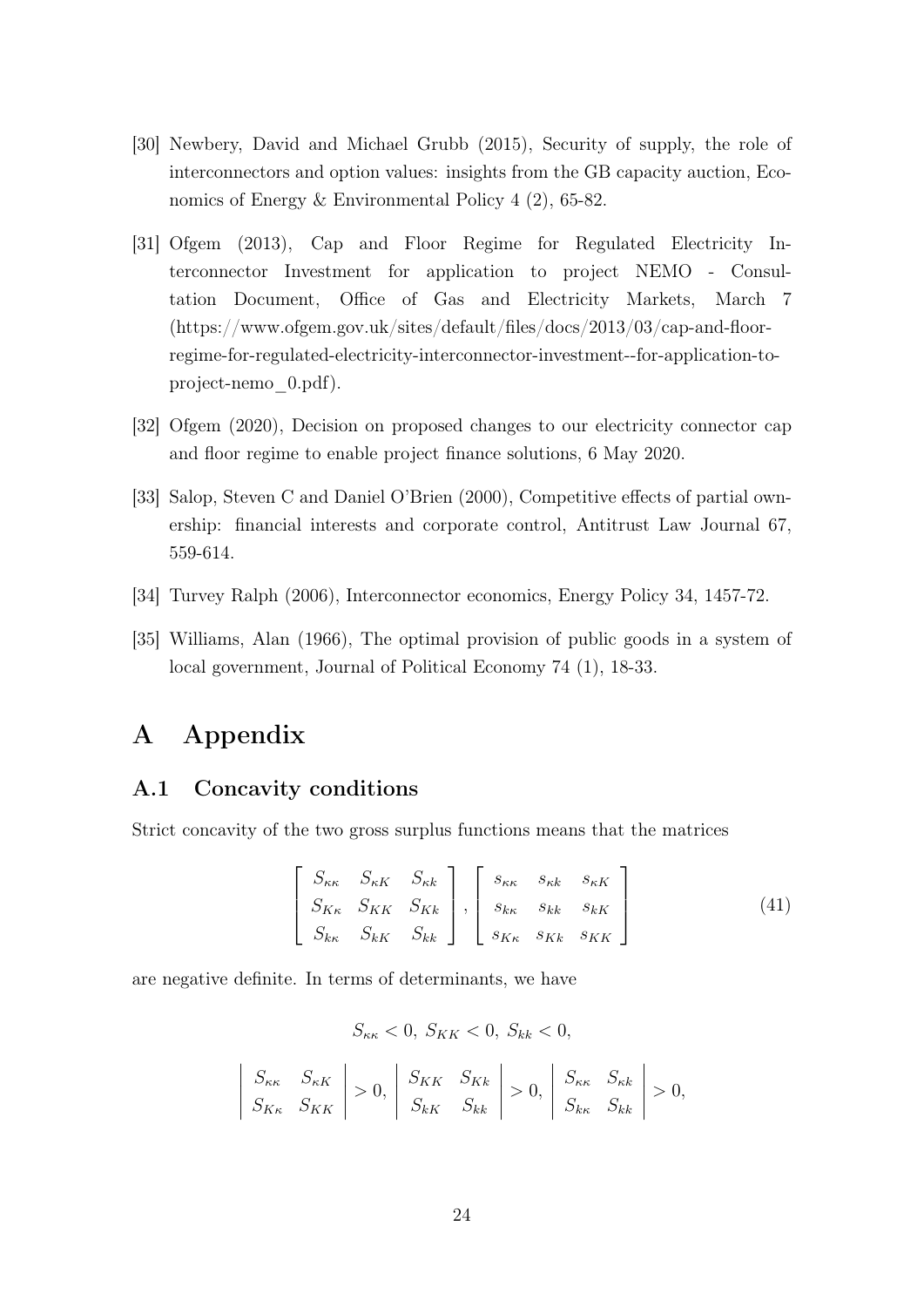$$
\begin{vmatrix}\nS_{\kappa\kappa} & S_{\kappa K} & S_{\kappa k} \\
S_{K\kappa} & S_{K K} & S_{K k} \\
S_{k\kappa} & S_{k K} & S_{k k}\n\end{vmatrix} < 0,
$$

and similarly for the determinants corresponding to the function  $s(\kappa, K, k)$ .

Note that these conditions imply decreasing returns to scale in all capacities.

### A.2 Characterisation of equilibrium

In this subsection we provide the proofs of Propositions 2 and 3.

Note that, being the sum of concave functions,  $\Omega, \Omega^{\Gamma}$  and  $\Omega^{\gamma}$  are also concave. Both the set of conditions (5) and the set of conditions (11) and (14) may be summarised by

$$
\Omega_{\kappa} = \Omega_{K}^{\Gamma} = \Omega_{k}^{\gamma} = 0, \tag{42}
$$

where  $\gamma = 1$  corresponds to (5) and  $\gamma = 0$  corresponds to (11) and (14).

We consider the solution to (42) as a function of  $\gamma$ :

$$
\begin{bmatrix}\n\Omega_{\kappa\kappa} & \Omega_{\kappa K} & \Omega_{\kappa k} \\
\Omega_{K\kappa}^{\Gamma} & \Omega_{K\kappa}^{\Gamma} & \Omega_{K\kappa}^{\Gamma}\n\end{bmatrix}\n\begin{bmatrix}\nd\kappa \\
dK \\
dk\n\end{bmatrix} =\n\begin{bmatrix}\n0 \\
-s_K d\gamma \\
-S_k d\gamma\n\end{bmatrix}.
$$
\n(43)

The matrix on the left-hand side of (43) may be written

$$
\begin{bmatrix}\n\Omega_{\kappa\kappa} & \Omega_{\kappa K} & \Omega_{\kappa k} \\
\Omega_{K\kappa}^{\Gamma} & \Omega_{K\kappa}^{\Gamma} & \Omega_{K\kappa}^{\Gamma} \\
\Omega_{\kappa\kappa}^{\gamma} & \Omega_{\kappa K}^{\gamma} & \Omega_{\kappa k}^{\gamma}\n\end{bmatrix} = \begin{bmatrix}\nS_{\kappa\kappa} & S_{\kappa K} & S_{\kappa k} \\
S_{K\kappa} & S_{K\kappa} & S_{K\kappa} \\
\gamma S_{K\kappa} & \gamma S_{K\kappa} & \gamma S_{K\kappa} \\
\gamma S_{K\kappa} & \gamma S_{K\kappa} & S_{K\kappa}\n\end{bmatrix}.
$$
\n(44)

Given that the two matrices in (41) are negative definite, it is easily seen that so are the two matrices on the right-hand side of (44). It follows that the matrix on the left-hand side of  $(44)$  – being the sum of two negative definite matrices – is negative definite also. The standard second-order conditions for a (stable) equilibrium are therefore satisfied.

From (43), we obtain

$$
\frac{d\kappa}{d\gamma} = \frac{1}{\det\left(A\right)} \begin{vmatrix} 0 & \Omega_{\kappa K} & \Omega_{\kappa k} \\ -s_K & \Omega_{\kappa K}^{\Gamma} & \Omega_{\kappa k}^{\Gamma} \\ -S_k & \Omega_{\kappa K}^{\gamma} & \Omega_{\kappa k}^{\gamma} \end{vmatrix},
$$
\n(45)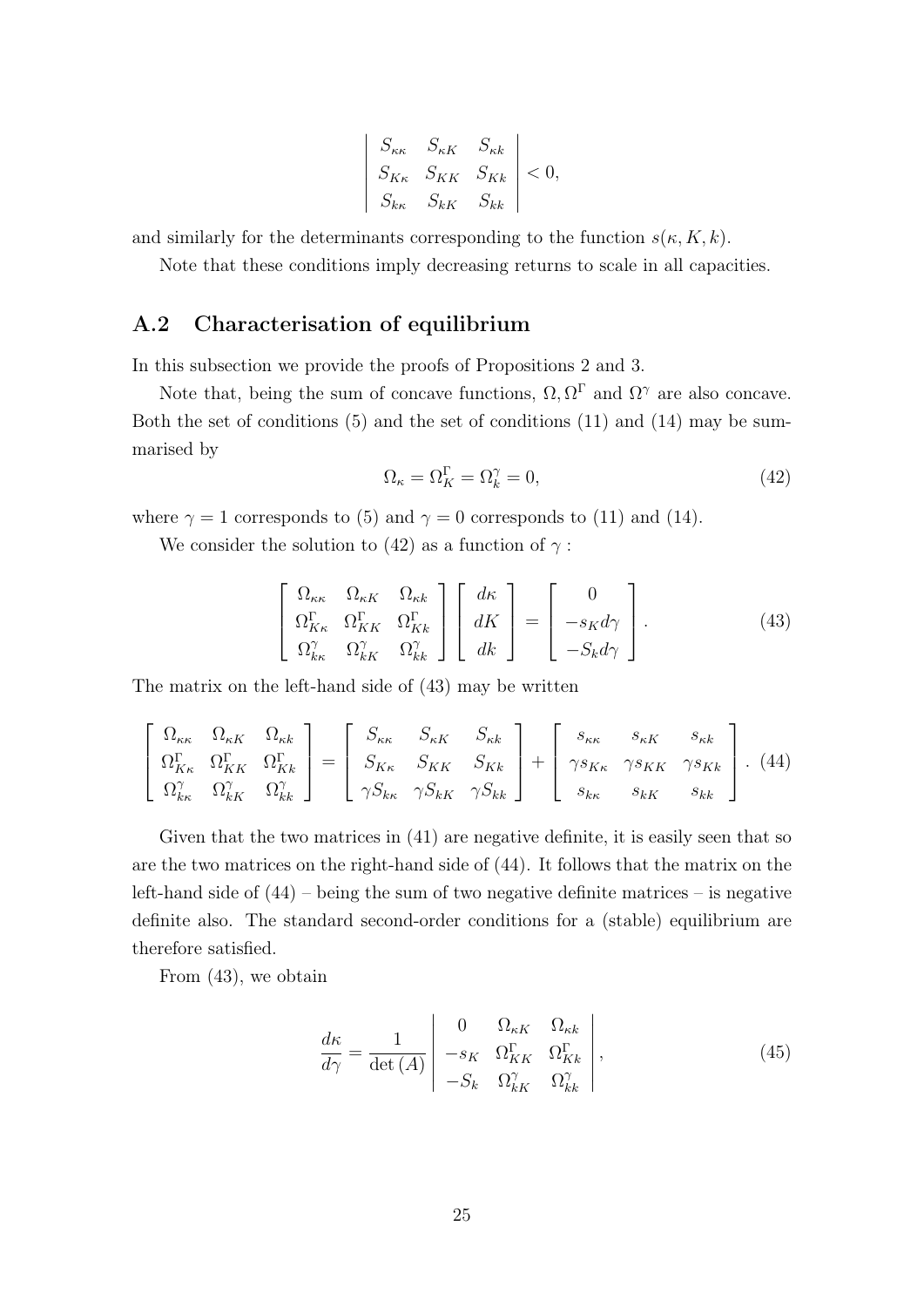where

$$
\det\left(A\right) = \begin{vmatrix} \Omega_{\kappa\kappa} & \Omega_{\kappa K} & \Omega_{\kappa k} \\ \Omega_{K\kappa}^{\Gamma} & \Omega_{K K}^{\Gamma} & \Omega_{K k}^{\Gamma} \\ \Omega_{k\kappa}^{\gamma} & \Omega_{k K}^{\gamma} & \Omega_{k k}^{\gamma} \end{vmatrix} < 0.
$$
 (46)

Given that

$$
\begin{vmatrix}\n0 & \Omega_{\kappa K} & \Omega_{\kappa k} \\
-s_K & \Omega_{KK}^{\Gamma} & \Omega_{Kk}^{\Gamma} \\
-S_k & \Omega_{\kappa K}^{\gamma} & \Omega_{\kappa k}^{\gamma}\n\end{vmatrix} = s_K \left( \Omega_{\kappa K} \Omega_{\kappa k}^{\gamma} - \Omega_{\kappa k} \Omega_{\kappa K}^{\gamma} \right) + S_k \left( \Omega_{\kappa k} \Omega_{KK}^{\Gamma} - \Omega_{\kappa K} \Omega_{Kk}^{\Gamma} \right), (47)
$$

we see that  $\frac{d\kappa}{d\gamma} = 0$  if  $s_K = S_k = 0$ . With positive externalities, i.e.  $s_K > 0$  and  $S_k >$ 0, the sign of (47) depends on the cross second derivatives  $\Omega_{\kappa K}$ ,  $\Omega_{\kappa K}^{\gamma}$ ,  $\Omega_{\kappa K}$ ,  $\Omega_{\kappa K}^{\Gamma}$ ,  $\Omega_{Kk}^{\Gamma}$ ; if they are all positive,  $\frac{d\kappa}{d\gamma} > 0$ .

Similarly

$$
\frac{dK}{d\gamma} = \frac{1}{\det\left(A\right)} \left[ -s_K \left( \Omega_{\kappa\kappa} \Omega_{kk}^{\gamma} - \Omega_{\kappa k} \Omega_{kk}^{\gamma} \right) + S_k \left( \Omega_{\kappa\kappa} \Omega_{Kk}^{\Gamma} - \Omega_{\kappa k} \Omega_{K\kappa}^{\Gamma} \right) \right],\tag{48}
$$

$$
\frac{dk}{d\gamma} = \frac{1}{\det(A)} \left[ -S_k \left( \Omega_{\kappa\kappa} \Omega_{KK}^{\Gamma} - \Omega_{\kappa K} \Omega_{K\kappa}^{\Gamma} \right) + s_K \left( \Omega_{\kappa\kappa} \Omega_{kK}^{\gamma} - \Omega_{\kappa K} \Omega_{k\kappa}^{\gamma} \right) \right].
$$
 (49)

Note that in both (48) and (49), the first element in brackets is negative by the second-order equilibrium conditions. Positive complementarity between capacities is sufficient to ensure that the remaining elements are also negative, so that  $\frac{dK}{d\gamma} > 0$ and  $\frac{dk}{d\gamma} > 0$ . The result also holds when cross second derivatives are negative (i.e. when capacities are marginal substitutes) but small in absolute value.

Assuming that the conditions hold for all relevant  $\gamma$ , so that  $\frac{d\kappa}{d\gamma}$ ,  $\frac{dK}{d\gamma}$ ,  $\frac{d\kappa}{d\gamma} > 0$ , Proposition 2 follows.

Suppose the two countries are symmetric, i.e.  $S(\kappa, K, k) \equiv s(\kappa, k, K)$ , so that the equilibrium is symmetric also; in particular,  $k = K$  at equilibrium. We can then write

$$
\frac{d\kappa}{d\gamma} = \frac{1}{\det\left(A\right)} 2s_K \Omega_{\kappa k} \left(\Omega_{kk}^{\gamma} - \Omega_{kK}^{\gamma}\right),\tag{50}
$$

$$
\frac{dK}{d\gamma} = \frac{-1}{\det(A)} s_K \Omega_{\kappa\kappa} \left( \Omega_{kk}^{\gamma} - \Omega_{Kk}^{\gamma} \right),\tag{51}
$$

so that

$$
\frac{dK}{d\gamma} - \frac{d\kappa}{d\gamma} = \frac{-1}{\det(A)} s_K \left( \Omega_{\kappa\kappa} + 2\Omega_{\kappa k} \right) \left( \Omega_{kk}^{\gamma} - \Omega_{kK}^{\gamma} \right).
$$

If  $\Omega_{\kappa k} < -\frac{1}{2}\Omega_{\kappa \kappa}$  and  $\Omega_{kK}^{\gamma} > \Omega_{k\kappa}^{\gamma}$ , we have  $\frac{dK}{d\gamma} > \frac{d\kappa}{d\gamma} > 0$ . It then follows that  $K^* - K^b = k^* - k^b > \kappa^* - \kappa^b.$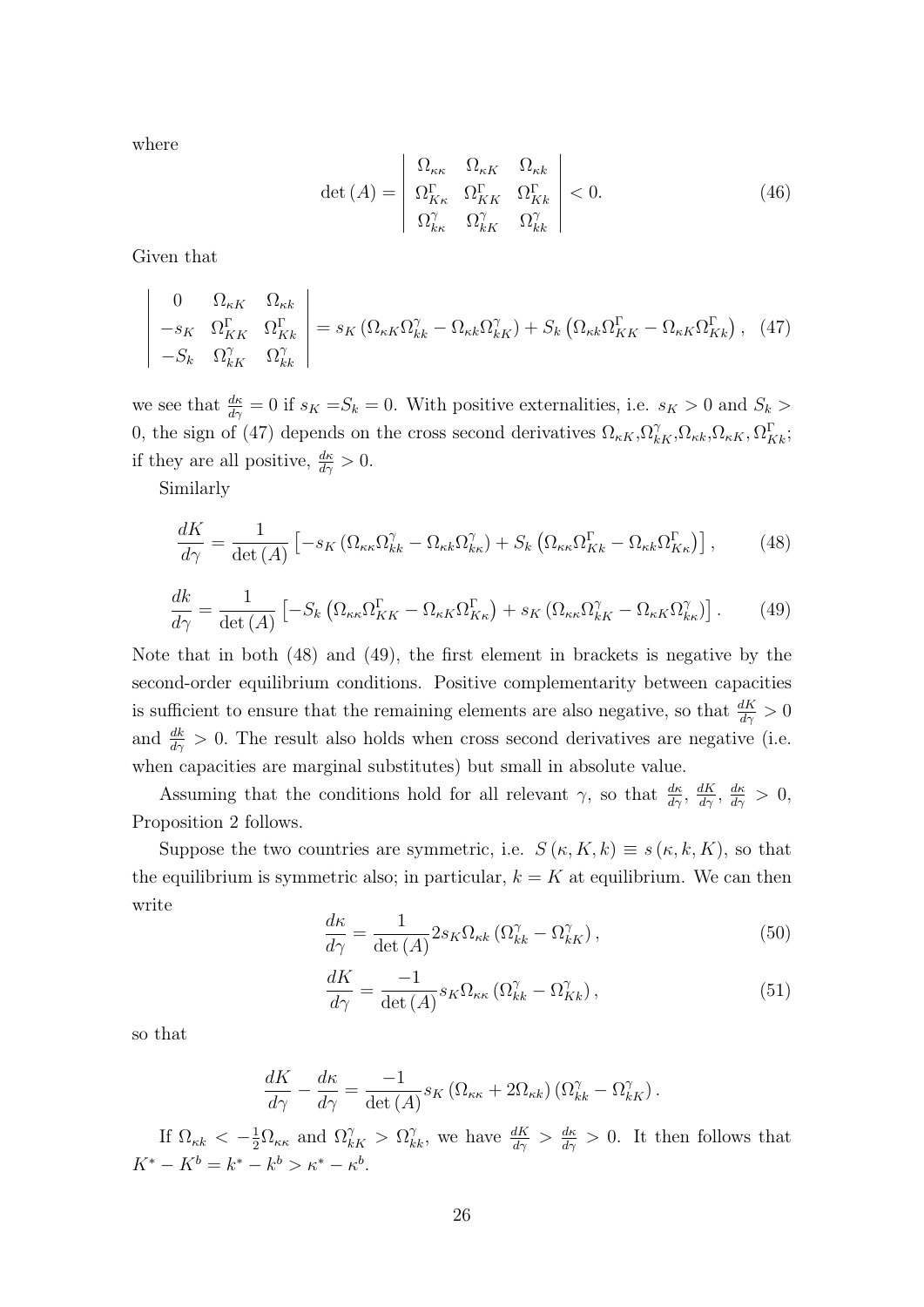### A.3 Regulation mechanism

In this section, we consider a possible mechanism to implement the optimal solution and the constraints that may impede its achievement.

#### A.3.1 The mechanism

Suppose that the two countries remain responsible for their domestic capacities, but that there exists a supranational agency in charge of designing an interconnector that will be financed by funds raised from the two countries.

Assuming linear contributions  $TK + T_0$  and  $tk + t_0$  from the two countries dedicated to cover the interconnector cost, the regulation game may be formulated as follows:

$$
\max_{\kappa, T, t, T_0, t_0} \Phi\left(S\left(\kappa, K, k\right) - K\right) + \phi\left(s\left(\kappa, K, k\right) - k\right) - \kappa \tag{52}
$$

subject to

$$
TK + T_0 + tk + t_0 \ge \kappa, \ (\mu) \tag{53}
$$

$$
S(\kappa, K, k) - ((1 + T) K + T_0) \geq 0, \, (\Theta) \tag{54}
$$

$$
s(\kappa, K, k) - ((1 + t) k + t_0) \geq 0, (\theta)
$$
\n(55)

$$
TK + T_0 \leq F, (H) \tag{56}
$$

$$
tk + t_0 \leq f, (\eta) \tag{57}
$$

In the objective function (52), the coefficients  $\Phi \geq 1$  and  $\phi \geq 1$  represent the influence of the two countries on the supranational agency. The dual variable of the financing constraint (53) is  $\mu \geq 0$ , while those of the individual rationality constraints (54) and (55) are  $\theta \geq 0$  and  $\theta \geq 0$ , respectively. In the individual rationality constraints, we have implicitly assumed that reservation values are nil, i.e. max<sub>K</sub>  $S(0, K, k) - K = 0$  and max<sub>K</sub>  $s(0, K, k) - k = 0$ . Finally, we have assumed financing constraints in (56) and (57), with dual variables  $H \geq 0$  and  $\eta \geq 0$  respectively. These latter constraints may be seen as political restrictions imposed on national decision makers by their constituencies.

Given a mechanism  $\{\kappa, T, T_0, t, t_0\}$  set by the supranational agency, and if transfers do not violate the constraints (54)-(57), the two countries determine their do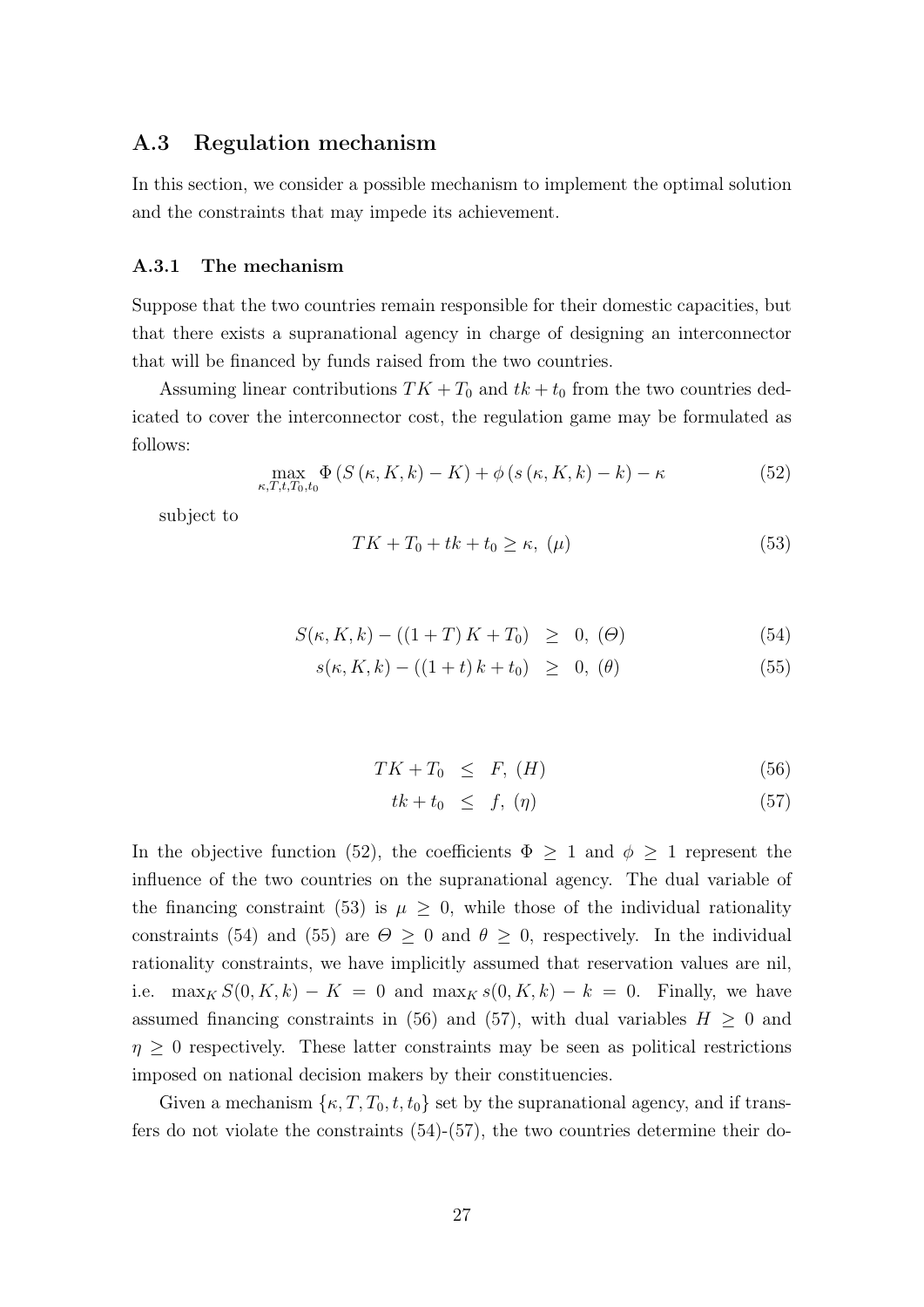mestic investments  $K(\kappa, k, T)$  and  $k(\kappa, K, t)$ , respectively, as solutions to

$$
S_K(\kappa, K, k) = 1 + T,\tag{58}
$$

$$
s_k(\kappa, K, k) = 1 + t. \tag{59}
$$

Assume that the two countries play a non-cooperative Nash game to determine their domestic investment. Then  $K(\kappa, k, T)$  and  $k(\kappa, K, t)$  are to be viewed as best-response funtions, leading to the Nash equilibrium  $\{K^N(\kappa,T,t), k^N(\kappa,T,t)\}.$ 

The Lagrange function of the agency's problem may be written

$$
L = (\Phi + \Theta) (S - K) + (\phi + \theta) (s - k)
$$
  
+ 
$$
(\mu - \Theta - H) (TK + T_0) + (\mu - \theta - \eta) (tk + t_0) - (1 + \mu) \kappa + HF + \eta f.
$$

where  $K, k, S$  and s are evaluated at  $\{K^N, k^N\}$ .

The first order conditions with respect to the fixed parts of the contributions,  $T_0$ and  $t_0$ , are

$$
\mu - \Theta - H = 0 = \mu - \theta - \eta. \tag{60}
$$

It follows that the variable parts of the transfers,  $T$  and  $t$ , and the size of the interconnector,  $\kappa$ , are the solutions to

$$
\max_{T,t,\kappa} (\Phi + \Theta) (S - K) + (\phi + \theta) (s - k) - (1 + \mu) \kappa.
$$

The first-order condition with respect to  $T$  is

$$
(\Phi + \Theta) \left( (S_K - 1) \frac{\partial K^N}{\partial T} + S_k \frac{\partial k^N}{\partial T} \right) + (\phi + \theta) \left( (s_k - 1) \frac{\partial k^N}{\partial T} + s_K \frac{\partial K^N}{\partial T} \right) = 0.
$$

Using (58) and (59), after rearranging we obtain

$$
((\Phi + \Theta)T + (\phi + \theta) s_K) \frac{\partial K^N}{\partial T} + ((\phi + \theta) t + (\Phi + \Theta) S_k) \frac{\partial k^N}{\partial T} = 0.
$$
 (61)

Similarly, the first-order condition with respect to  $t$  may be written

$$
((\Phi + \Theta)T + (\phi + \theta) s_K) \frac{\partial K^N}{\partial t} + ((\phi + \theta) t + (\Phi + \Theta) S_k) \frac{\partial k^N}{\partial t} = 0.
$$
 (62)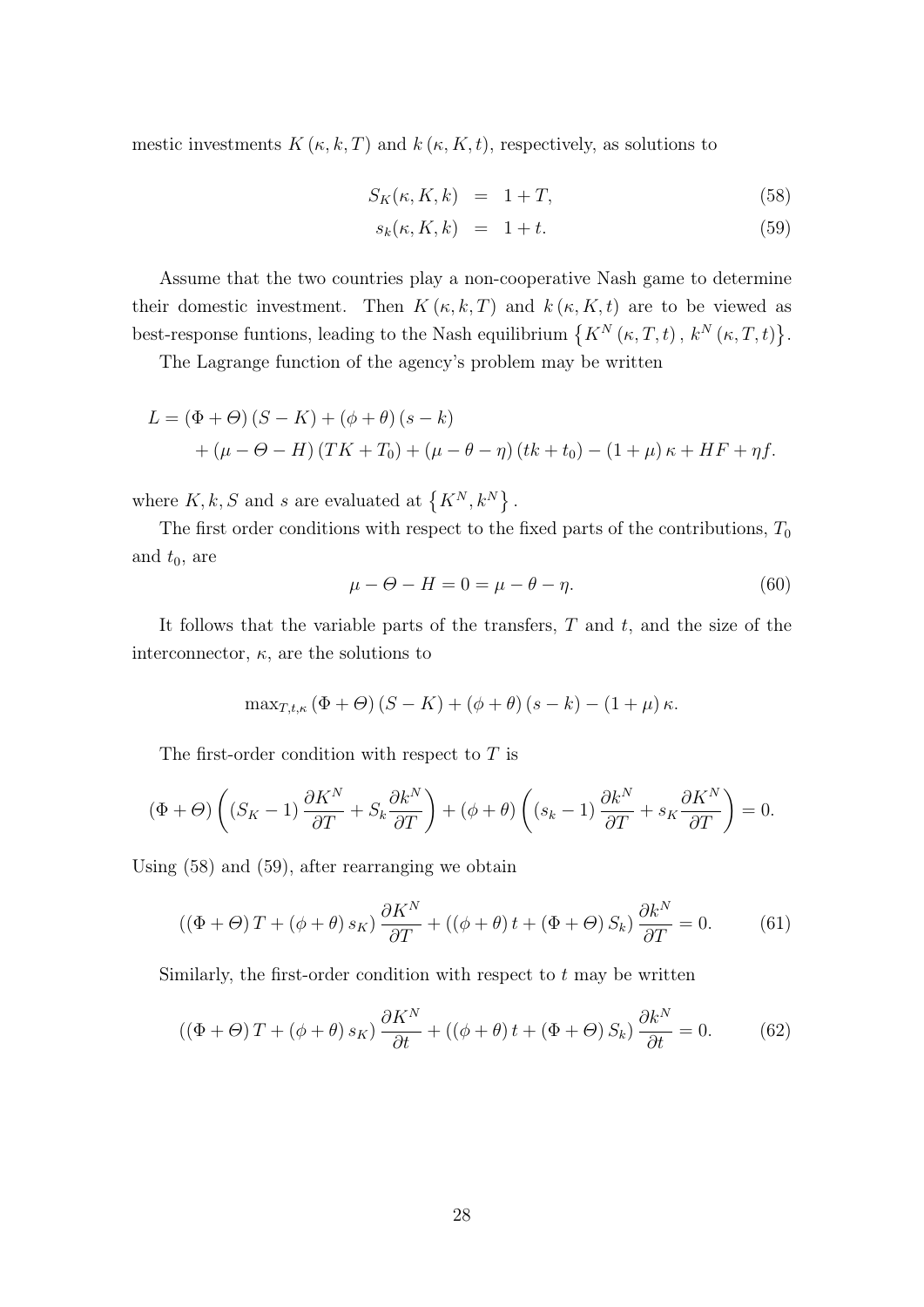Finally, the first-order contition with respect to  $\kappa$  is

$$
((\Phi + \Theta) T + (\phi + \theta) s_K) \frac{\partial K^N}{\partial \kappa} + ((\phi + \theta) t + (\Phi + \Theta) S_k) \frac{\partial k^N}{\partial \kappa} + (\Phi + \Theta) S_\kappa + (\phi + \theta) s_\kappa - (1 + \mu) = 0
$$

For these three equations to be true for all values of  $\frac{\partial K^N}{\partial T}$ ,  $\frac{\partial k^N}{\partial T}$ ,  $\frac{\partial k^N}{\partial t}$ ,  $\frac{\partial k^N}{\partial s}$ ,  $\frac{\partial k^N}{\partial s}$ ∂κ and  $\frac{\partial k^N}{\partial \kappa}$  we must have

$$
T = -s_K \frac{\phi + \theta}{\Phi + \Theta},
$$
  
\n
$$
t = -S_k \frac{\Phi + \Theta}{\phi + \theta},
$$
  
\n
$$
(\Phi + \Theta) S_{\kappa} + (\phi + \theta) s_{\kappa} = 1 + \mu.
$$
  
\n(63)

#### A.3.2 Balanced influence and non-restricted contributions

This case is represented by  $\Phi = \phi = 1$  and absence of constraints on contributions (56)-(57) or  $H = \eta = 0$ . Then  $\Theta = \mu = \theta$  by (60) and (63) becomes

$$
T = -s_K, \ t = -S_k \text{ and } S_{\kappa} + s_{\kappa} = 1. \tag{64}
$$

We thus obtain the optimality condition for the interconnector, while plugging in the values for T and t in  $(64)$  in the Nash equilibrium  $(61)$  and  $(62)$  gives us the optimality conditions  $S_K + s_K = 1$  and  $s_k + S_k = 1$  for the two domestic investments.

In other words, in this environment, the supranational agency can implement the optimum by subsidising reinforcement of each national network up to the marginal positive externality it creates in the neighbouring country. The remaining problem is how to allocate the cost of the interconnector and the variable transfers  $TK < 0$ and  $tk < 0$  between the fixed contributions  $T_0$  and  $t_0$ . Any combination of  $T_0$  and  $t_0$  that satisfy  $TK + T_0 + tk + t_0 \geq \kappa$  without violating the constraints (54)-(55) is a solution. Note that one of the two fixed transfers may be negative; that is, either  $T_0$  < 0 or  $t_0$  < 0, as long the three constraints (53), (54) and (55) are satisfied.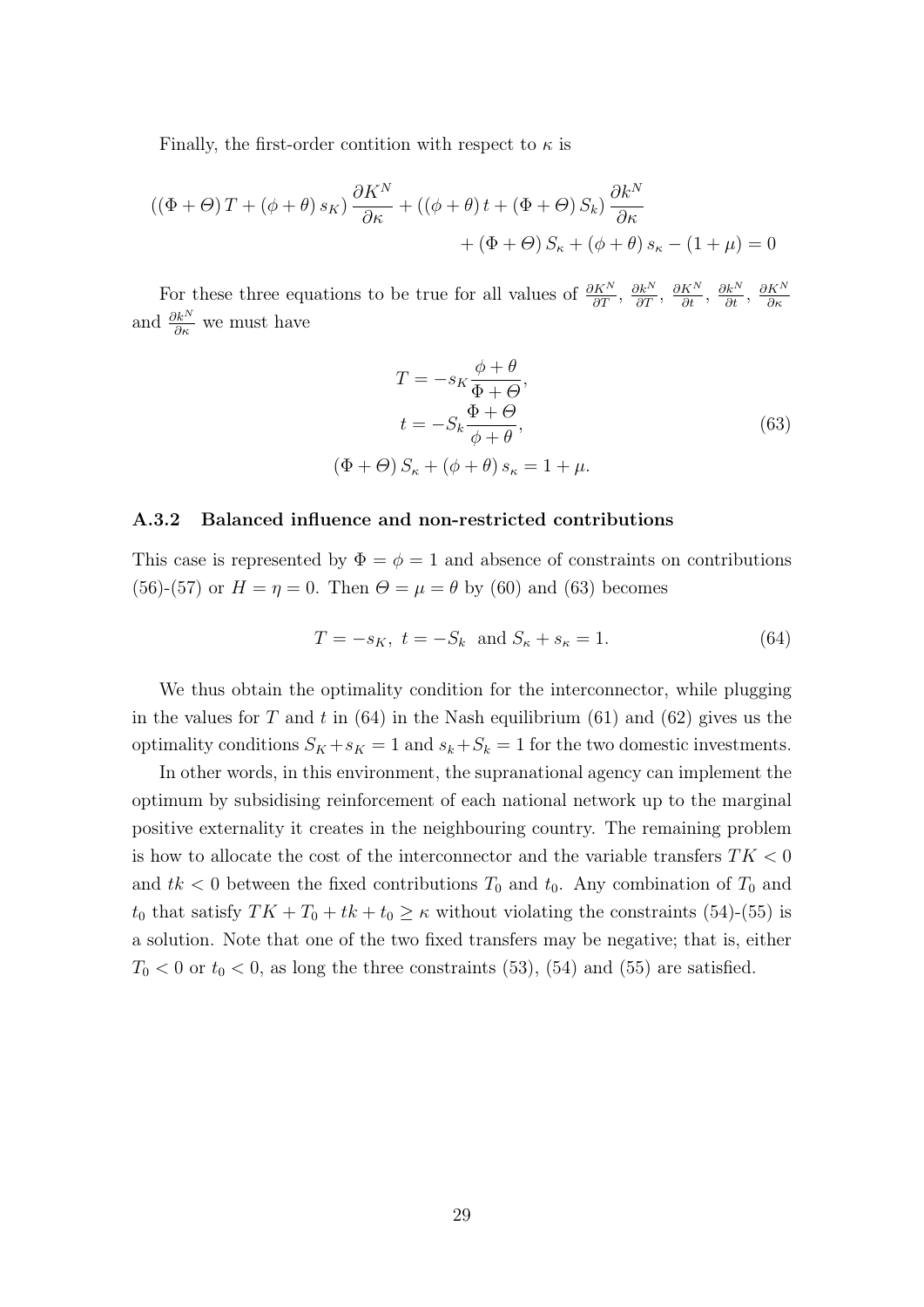#### A.3.3 Restricted contributions

We then move to a case in which  $\Phi = \phi = 1$  but where the two constraints on contributions  $(56)$  and  $(57)$  must be satisfied. From  $(60)$  and  $(63)$  the solution is

$$
T = -\frac{1}{\Psi}s_K
$$
  
\n
$$
t = -\Psi S_k
$$
  
\n
$$
\left(1 - \frac{H}{1+\mu}\right)S_{\kappa} + \left(1 - \frac{\eta}{1+\mu}\right)s_{\kappa} = 1
$$
\n(65)

where  $\Psi = \frac{1+\mu-H}{1+\mu-\eta}$ .

If at least one the constraints (56) and (57) is binding  $(H > 0 \text{ or } \eta > 0)$ , the interconnector will be undersized. The variable parts of the contributions (or subsidies) are distorted in a way that depends on the extent to which the individual financing constraints are binding (i.e. the relative size of H and  $\eta$ ) as well as the relative importance of the externalities  $(s_K$  and  $S_k$ ). For example, assume that  $s_K >> S_k$ . Then optimality would command  $T \ll t$  for a strong incentive to invest in K and this would strongly increase  $s(.)$ . This efficiency argument could be used to justify  $t_0 \gg T_0$ . However, it could result in  $t_0 + tk > f$  that would violate (57). Then,  $t_0 + tk = 0$  and  $\eta > 0$  whereas  $T_0 + TK < F$  and  $H = 0$  resulting in  $T = -s_K \left( 1 - \frac{\eta}{1 + \eta} \right)$  $\left(\frac{\eta}{1+\mu}\right) > -s_K$ . With this weaker incentive, the investment in K is smaller than at the optimum because of the reluctance of the neighbouring country to participate in the financing of the interconnector. Note that with  $\eta > 0$ , by (60) we also have  $\mu > 0$ , which means that this type of "conflict" arises when the budget constraint (53) is binding.

#### A.3.4 Unequal influence

Suppose now that there is no constraint on the contributions such as (56) and (57), but that one country has more influence than the other on the supranational regulator, for example  $\Phi > \phi = 1$ . Then by (63) and (60) with  $H = 0 = \eta$ , we have

$$
T = -\frac{1}{\Xi} s_K
$$
  
\n
$$
t = -\Xi S_k
$$
  
\n
$$
\Xi S_\kappa + s_\kappa = 1
$$
\n(66)

where  $\Xi = \frac{\Phi + \mu}{1 + \mu} > 1$ .